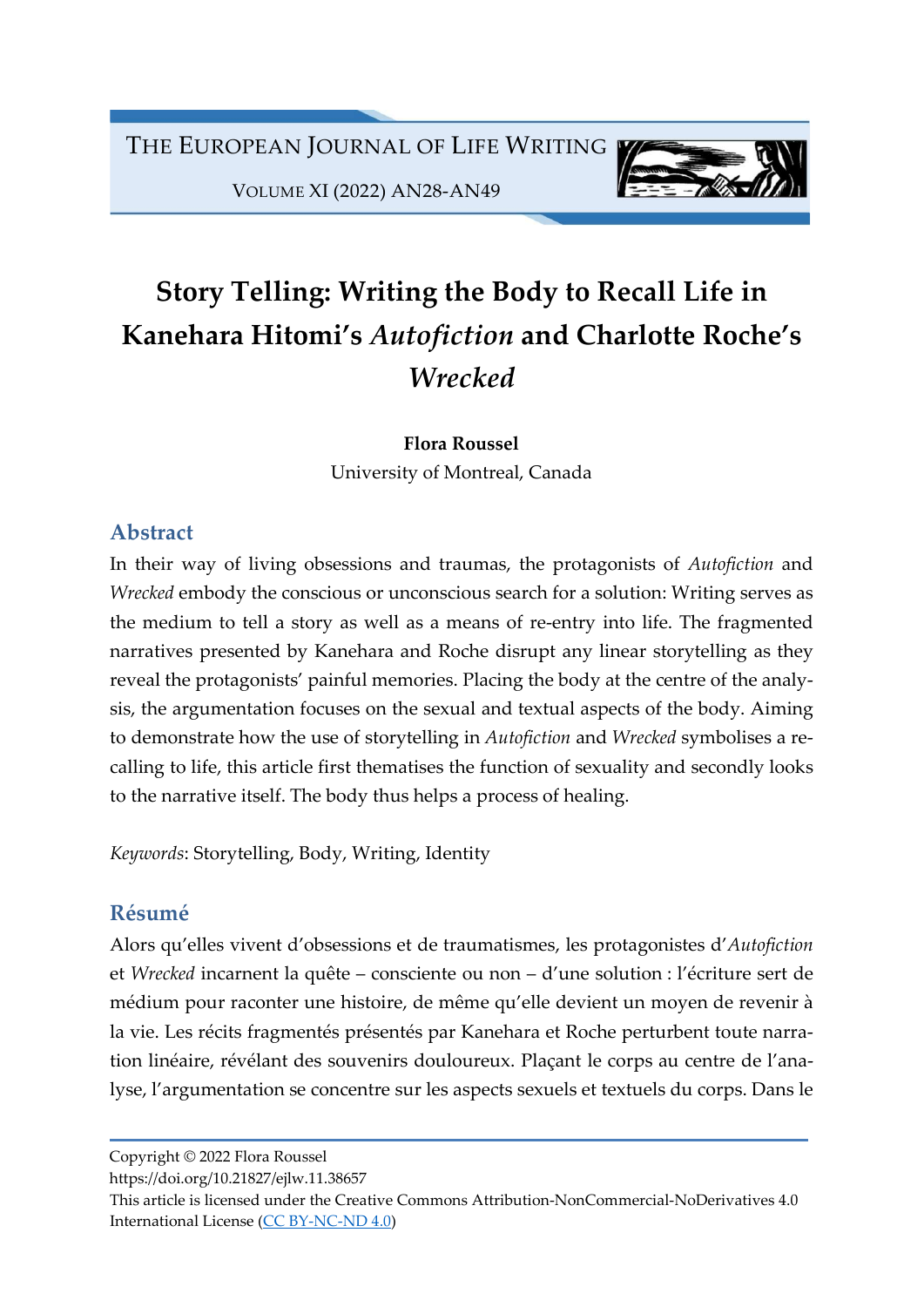but de démontrer comment l'usage de la narration dans Autofiction et Wrecked symbolise une renaissance, cet article thématise, dans un premier lieu, le rôle de la sexualité et regarde, dans un second lieu, le récit en soi. Ainsi, le corps aide à un processus de guérison.

Mots-clés: narration, corps, écriture, identité

## Introduction

In the last few decades, the arts have seen a 'return to narrative […] [which] is now giving way to a re-engagement with experimental forms of storytelling'<sup>1</sup> . Proposing a review of this narrative turn, Philippe Roussin highlights the different lines of development that have enabled a new perspective on narrative, and claims that '[narrative] is now understood less as a form or an object than as a tool'<sup>2</sup> . What is important here is the 'functions of narrative' to explain 'how […] narrative is used to construct and convey meaning'<sup>3</sup> . Because narrative reaches many other disciplines, it tends to refer only to rhetoric, rather than to poetics<sup>4</sup>. Nevertheless, it is still considered 'through the lenses of identity and meaning<sup>'5</sup>. What is thus brought into focus is the self, that is, how it defines itself or is defined by various situations, encounters, etc.

Put in a literary context, the narrative turn thus echoes characteristics of contemporary literature: the use of narratives as a tool to enable new forms of writing, playing with experimentations, and to focus on the de/re/construction of identity, underlining its plurality. Narrative, in this sense, aims to deliver a message, be it clear, be it vague. The experimental potential of narrative pertains to question of identity. Identity is here deeply related to life: on the one hand, it asserts an opposition to death through the very existence of personhood; on the other, it considers life as a force which is vital and incommensurable in excess of mere personhood. Considering this, storytelling emphasises life telling. The mix between life narratives (telling a story) and narratives of life (telling one's story) can also illustrate a multiple or fragmented self, struggling to find one way to be, yet different methods to prosper might exist. Autofiction appears then to be the genre par excellence to explore these relations between life and narrative, for it incorporates this hybrid I, as already the name of this genre tells us about a narration (-fiction) of oneself (auto-). It questions reliability and auctorial act because it navigates between autobiography and fiction, that is, between narrating oneself and writing about another self.

Two literary works can be interpreted in the light of these thoughts. Autofiction  $(2007;$  Japanese: Otofikushon, 2006) $\frac{6}{5}$ , as its title already tells, is a work of autofiction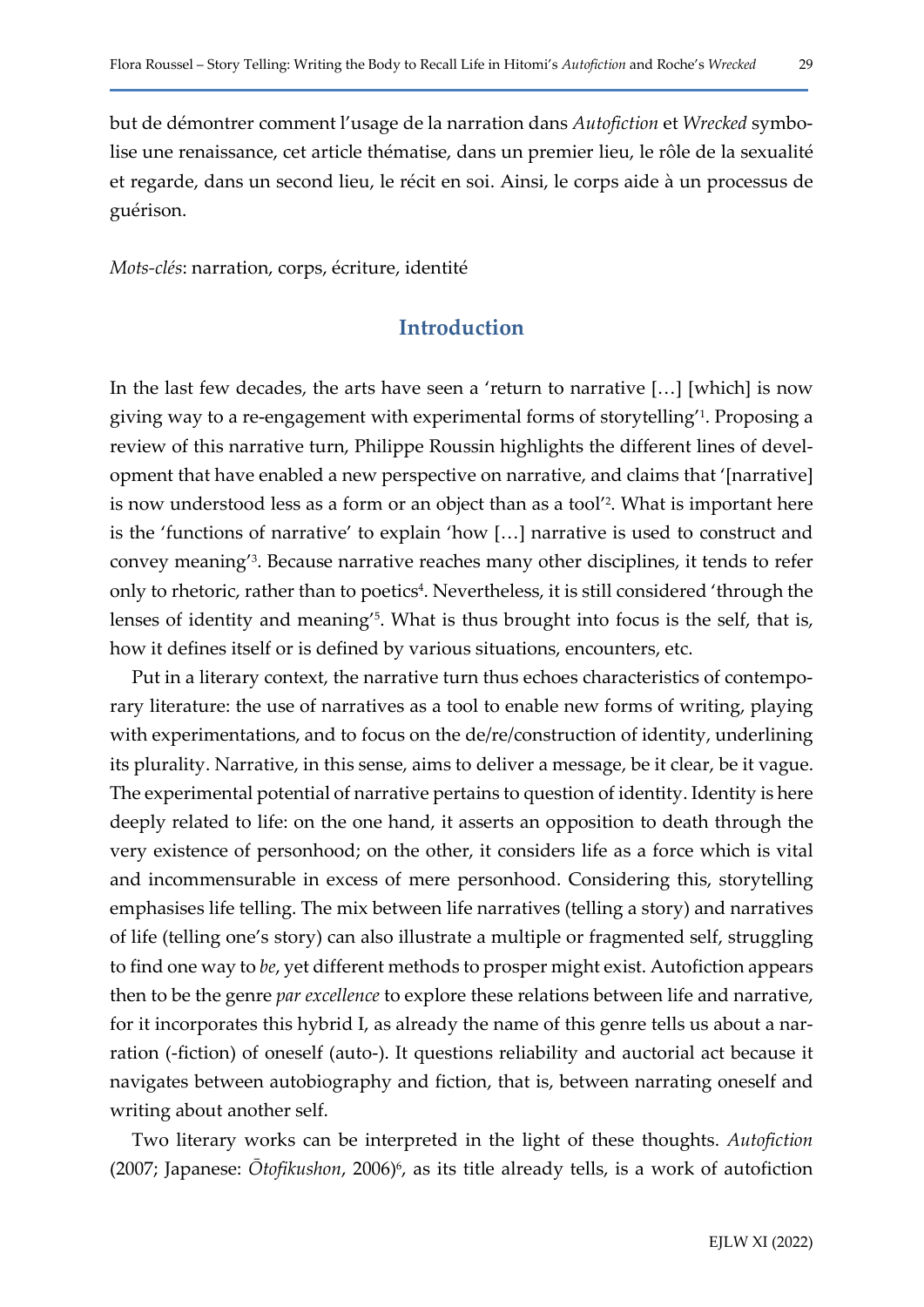about a female writer, Lin<sup>7</sup>. With this novel, Kanehara Hitomi, presents a protagonist who is consumed by her fear of being cheated on by her husband, and who is inhabited by a violent past marked by traumatic experiences which turned Lin to a disturbed young woman. Another work of autofiction, Wrecked (2013; German: Schoßgebete [Lap Prayers], 2011)<sup>8</sup> portrays Elizabeth Kiehl, a neurotic housewife seeking for perfection, especially sexual, as a means to fight against the burden of her past. Charlotte Roche draws the portrait of a 'wrecked' woman, torn apart by a family accident that costs the life of three of her four siblings.

Obsessed and traumatised, the protagonists of Autofiction and Wrecked symbolise the conscious or unconscious search for solution: writing is then not only the medium to tell a story but becomes the way to recall life. Both Kanehara and Roche present fragmented narratives that disrupt any linear storytelling as they reveal painful memories. Yet, the novels come from two quite distinct literary traditions. Autofiction can be linked to the modern shishōsetsu [I-novel] which, as Elena Giannoulis explains, combines two principles: facticity (discursive form) and character focus (text organisation),<sup>9</sup> and proposes a new play between reality and fiction, disrupting autobiographical elements while at the same time reinserting them<sup>10</sup>. Wrecked follows the pattern of the Entwicklungsroman [novel of development], a form of Bildungsroman [coming-ofage story]. According to Rolf Selbmann, the Entwicklungsroman is oriented toward a model of self-development drawing on external influences, that is, a process of learning and growing.11 Both authors play with these forms of autofiction, on which I will elaborate later.

Besides these distinctions, the novels, obviously similar in theme, have not yet elicited a comparative analysis<sup>12</sup>, apart from one newspaper article published in 2009 which makes a connection between *Autofiction* and *Wrecked* in one single sentence: 'Charlotte Roche auf japanisch [sic]<sup>'13</sup> (Charlotte Roche in Japanese)<sup>14</sup>. The article tells of Kanehara's depiction of neurosis, violence, and sex/uality, but does not make the link with Roche. I thus intend to fill that gap by rethinking the disturbing aspects of these novels (crude sexuality, hysterical protagonists) and by considering bridges between literatures which can be fruitful in the re/shaping of life writing away from its universalised concept.

In a comparative perspective, I aim to analyse how the use of storytelling in both Autofiction and Wrecked symbolise a recalling to life, while placing the body at the argumentation's centre, in keeping with numerous critical understandings of the body as being sexual and textual<sup>15</sup>. The body as sexual being and as living writing does play an important role in this recalling to life. First, sexuality's function will be thematised in order to underline its necessity for the protagonists' interaction with others and with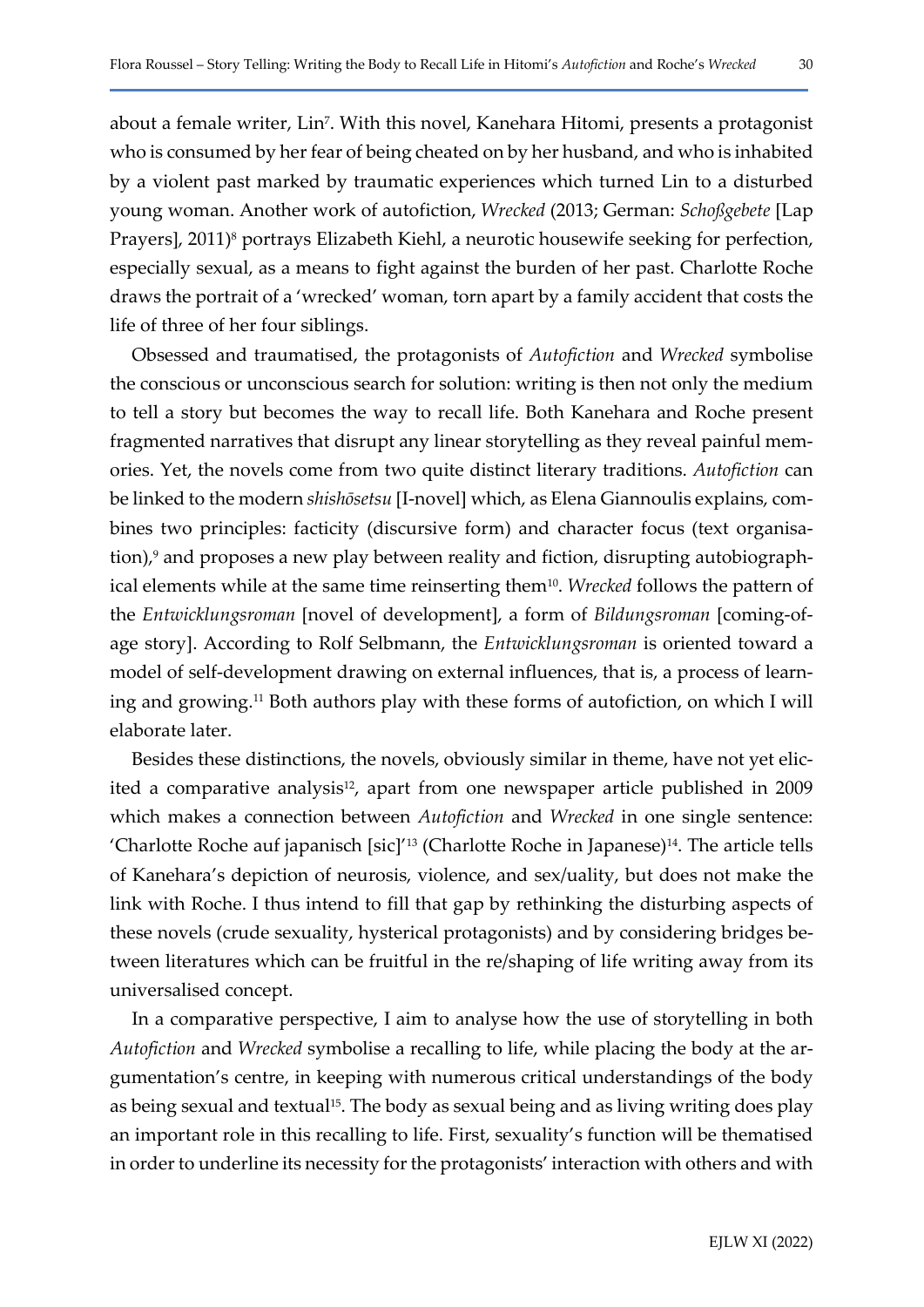themselves. Secondly, the analysis will turn toward the narrative itself in an attempt to demonstrate a sort of disrupting and disrupted writing that pertains to the questions of identity and meaning.

#### Body as sexual being: Between help and violence

Sexuality in Autofiction and Wrecked serves a paradoxical strategy. Associating sex, gender identity, and intercourse, sexuality here provides help to the protagonists while at the same time threatening them with violence. This ambivalent movement between a pushing away and a holding tight can be seen through the interest for sex and the depiction of hysteria.

#### The interest in sex or in bodily proximity

At first glance it seems that Lin and Elizabeth share a great interest for sex. When the main character of Autofiction affirms: 'There's nothing I like more than sex. And from the very first time I had sex, I've always placed great importance on it in my life' (A 188 / O 235), the protagonist of Wrecked nods: 'I grew up able to fuck the ones I wanted to fuck' (W 240 / S 237). This interest for sex does not rely only on a conventional sort of sex. Although Lin and Elizabeth reflect a certain heteronormativity – they have intercourse with men and seek for peace in marriage – they are quite sexually liberated: neither of them truly believes in monogamy, they have multiple partners and explore their own sexuality. Besides implying having casual flings, the narrator of Autofiction tells especially of her adventures with four men at four different ages: Shin, Shah, Gato and Kitty – how she 'does' them and also cheats on them. On the other hand, Wrecked focuses on the relationship between Elizabeth and her husband, Georg, a relationship that nonetheless is marked by visits to brothels, threesomes, anal and oral sex.

On closer inspection, we can see that, despite their differences, both are trying to heal past traumatic events with sex. Although sexuality is not the main topic of Autofiction, it lays the novel's foundation, for, as Lisette Gebhardt compellingly suggests, a certain 'phallische Matrix' (phallic matrix) structures the protagonist's psyche<sup>16</sup>. Lin thus declares having had her first sexual experience 'from behind, with [her] hands clasped on to the slide in a park' (A 188 / O 234-235), potentially inferring a rape, and has a wrecked image of relationships, owing to her belief that her parents' divorce was the result of her father's affairs (A 190, 193 / O 236-237, 240). Since then, she uses sex to get free entrance to clubs and to take revenge on boyfriends, while at the same time having company and fighting isolation. This quest for 'survival'17 seems to persevere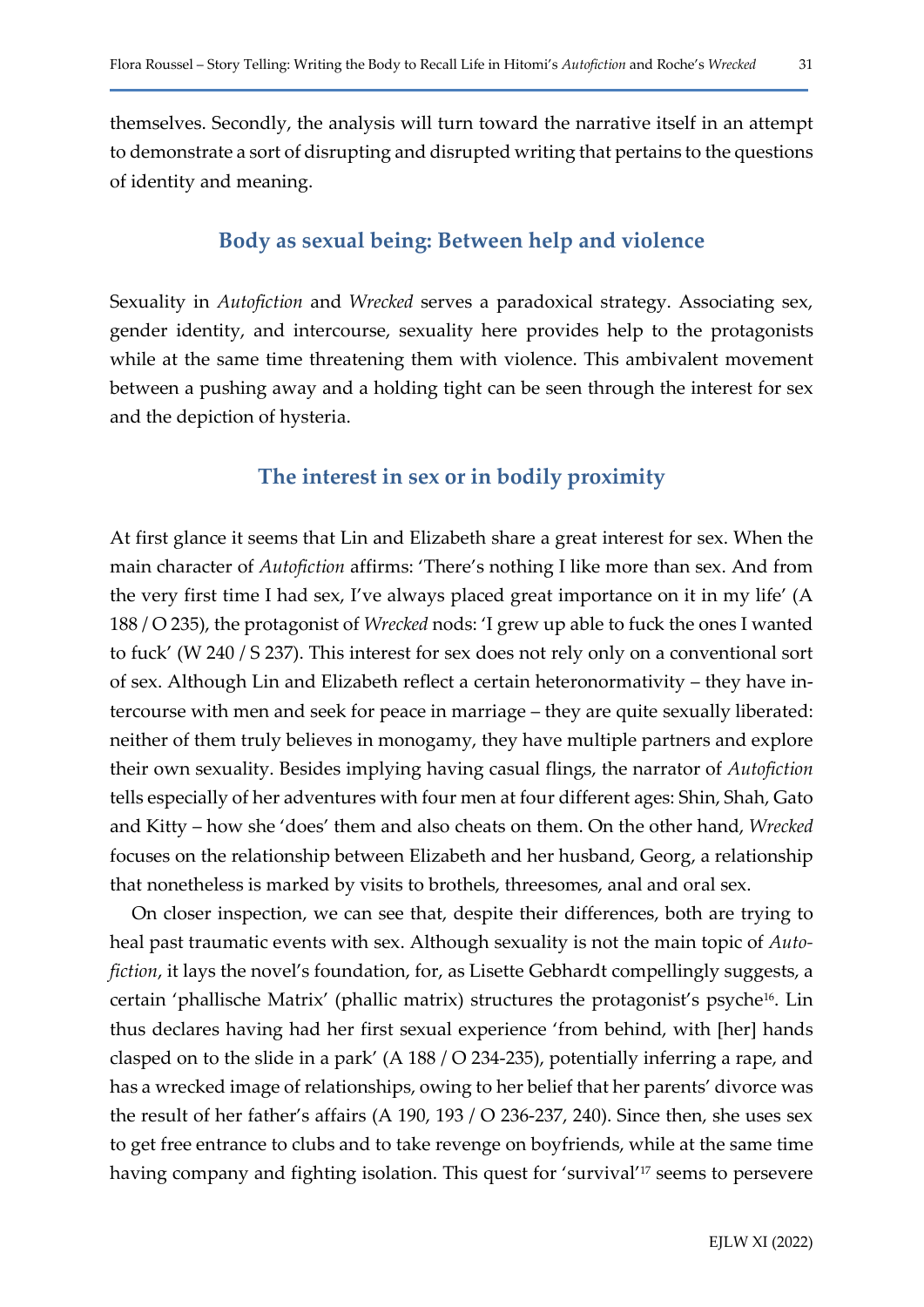through orgies and rapes that occur in the novel. Unlike the development portrayed in Wrecked, the older Lin gets, the rarer the depictions of her sexual acts become, whereas sex involving others gains more attention. For instance, nowhere in the novel is the question of her first sexual experience mentioned again, but rape scenes involving her friends increasingly appear (A 81-82, 109-110 / O 106-107, 128-129). Told backwards, the story goes from marriage/divorce to abortion.<sup>18</sup> Beginning with her husband, an editor who stays distant to her, Lin, already 22, keeps quiet about any sexuality with him. Only through the motif of amoeba, a unicellular organism, is sexuality suggested, for Lin wants to bodily merge with Shin – a fusion sexually connoted (A 58 / O 76). At the age of eighteen, Shah saved her from being gang-raped at a party at which he too was present (A 83-84 / O 108-109), yet remains particularly passive in his relation to Lin (A 101 / O 130), and finally she cheats on him (A 118 / O 150). Gato, a young man that she meets when she is sixteen, beats and sequestrates Lin (A 156 / O 195), yet is deeply dependent on her (A 160 / O 200). It is during an affair with another man that she finds pleasure. The 15-year-old protagonist gets pregnant from her boyfriend Kitty who tries to take care of her (A 204 / O 252). The abortion ends their sexual proximity. We could say that each man plays the role of protector and tyrant in once: they fill a gap in Lin's life. If we could argue that Lin is responsible for her situation because she turns around 'extreme Fixierung auf [ihren] Partner' (extreme fixation on [her] partners) and an 'Wut, wenn sich der Geliebte eigene Räume bewahren will' (anger, when the lover wants to protect his own space)<sup>19</sup>, we might also, with Gebhardt, propose that Lin might not be aware of her situation<sup>20</sup>. In fact, the protagonist desperately tries to fight loneliness and isolation: 'I told myself he (Shin, her husband F.R.) was the only person in my life. And it was true. He was the only one who could understand my language' (A 9 / O 18-19). Her sexuality enables her to find a shoulder to lean on, while at the same time driving her crazy for love, for each time it is love which is given as a reason for everything. Here I see a sort of disappointment, which David Holloway already noticed in his analysis of Kanehara's other novels Hebi ni piasu and Hydra. Adapting his words, I suggest that Lin 'retreat[s] [...] to a life that is somehow normal and aligned with what is expected of Japanese women'21, namely marriage and heterosexual love. However, in willing a divorce (A 63 / O 82), the main character, affected by her past experiences, in particular sexual experiences, remains free in a way that corresponds to society (heterosexuality), yet goes against it (divorce, affair, non-motherhood). The body as a sexual being is thus not only being used by others, it uses others as well.

Wrecked presents a 'Hilfeschrei' (cry for help) combined with a 'Sexfixierung' (fixation on  $sex$ )<sup>22</sup>. In fact, Elizabeth too places a great importance on sex and believes that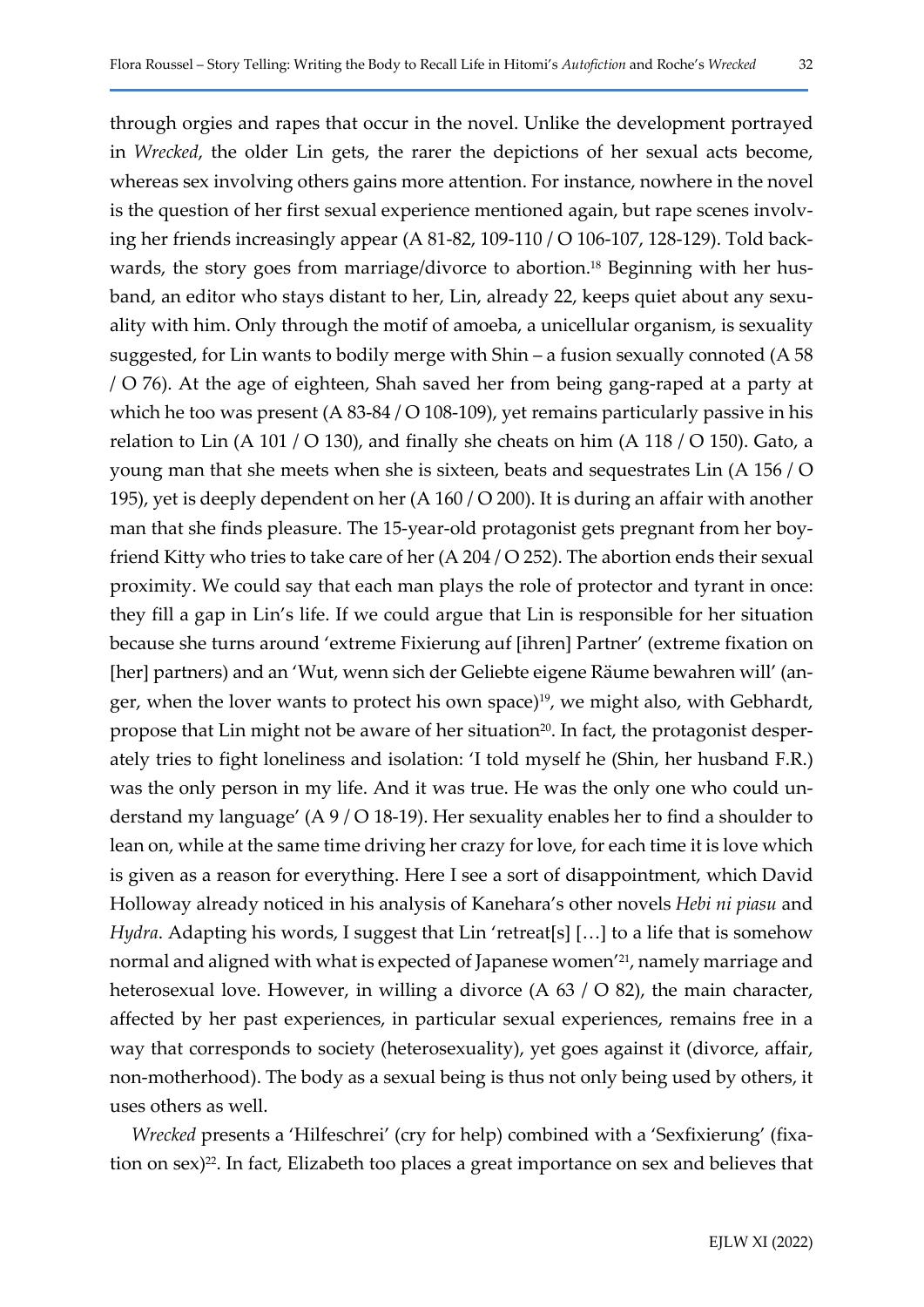it is the foundation of any long-term relationship: 'if things aren't working in bed anymore, it's just a question of time before the whole relationship stops working, too' (W 10 / S 14). In this regard, she mentions the lack of sexual activity with her ex-boyfriend, whom she was ready to marry, as the main reason for their breaking up, while recognising the role played by the accident, which occurred on the day before the wedding, and the subsequent cancellation of the wedding (W 164 / S 162). Whereas Autofiction ends with intercourse (Lin cheating on Kitty with his friend Hiro; A 216 / O 265), Wrecked begins with a sexual sequence, starting with the fellatio that Elizabeth performs on her husband and ending with her orgasm and his sperm trickling from her vagina (W 3-18 / S 7-22). Nevertheless, the novel soon shifts from the graphic sexuality to the very trauma Elizabeth has had since the car accident during which she lost three of her four siblings and her mother got severely burned. It goes from almost asceticism to hypersexuality. The novel navigates between descriptions of sex and flashbacks of the past. It brings Nina Schmidt to rightly state that sex functions 'almost as a kind of tranquilizer', as '[a] temporary relief'23. Yet it succeeds in being a way for Elizabeth to overcome her fears: '[…] the only time I'm free of fear is when I displace it with hypersexuality' (W 106 / S 107-108). Having cheated on her past boyfriends, she finds herself without intimacy, and the consequences of the accident (she has to take care of her mother) interfere with her ability to look for it. The one and only time she had sex with her ex-boyfriend got her pregnant (W 192 / S 189). According to Petra Volkhausen, this leads to the search for a living out of the trauma through her daughter, Liza, who becomes a sort of replacement for her dead brothers.<sup>24</sup> If the pregnancy can become a reason to keep on living, it also puts sex in the centre of this sort of resurrection. So Elizabeth screams: '*Fuck me back to life!'* (W 192; italics by the translator / S 189). Further, her striving for sexual performance is less a way to please and thank her husband, as if she were 'under the impression that she owes him – Georg took care of the debts she and her former boyfriend had amassed'25; rather, Elizabeth regains her sexuality back step by step with him, while discovering her will, displacing the focus from Georg's sexuality to hers: 'The only thing I ever wish for is to be with another man. […] I won't be able to stand being with just one for much longer' (W 281 / S 275). Her wish for more sexual freedom reflects her need to be freed from her past, sexuality serving as 'die beste, wenn nicht die einzige Überwindung des Todes' (the best, if not the sole, overcoming of death)26. To put it in other words, this sex dis-/recovering exorcises her trauma.

Therefore, this bodily proximity in Autofiction and Wrecked provides help, and seems to be a strategy for Lin to overcome loneliness and fulfil her need for love, and for Elizabeth to break through the neurosis resulting from the accident and fulfil her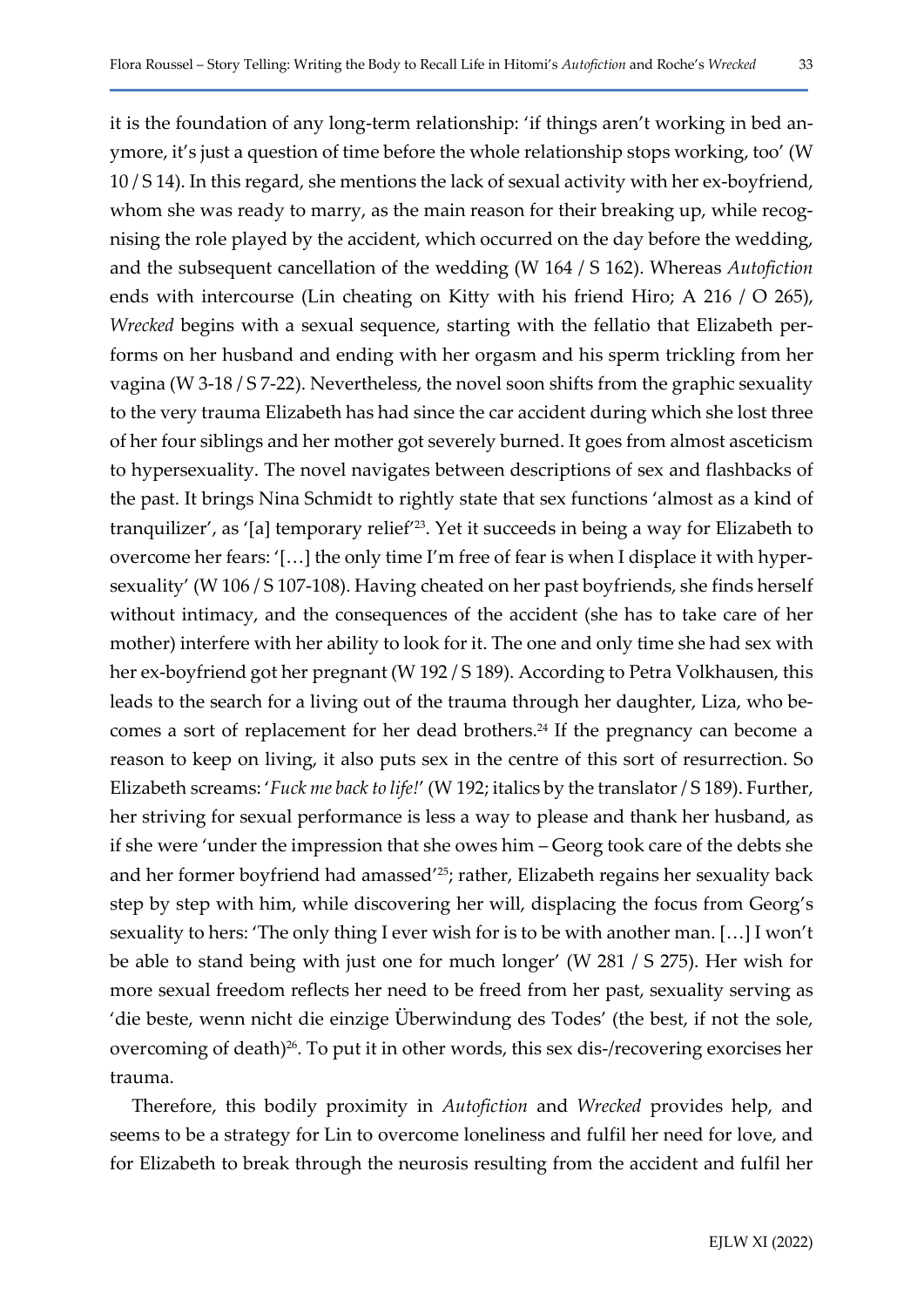need for freedom. However, this method also uncovers a brutal past. Kanehara describes how Lin's relationships are marked by violence<sup>27</sup> and Roche goes on linking the accident with Elizabeth's sexual life. On the one hand, the sexual violence in Autofiction contrasts with the psychic violence in Wrecked; on the other, the psychic abruptness of Autofiction stands in opposition to the sexual abruptness of Wrecked. Gang-rape and a mood of extreme instability are part of Lin's story. In Elizabeth's, we are confronted with children burned in an accident and the extreme indecision concerning sex described by the protagonist. In both cases, it may be seen that Lin and Elizabeth seek for a bodily proximity, as sex would be the only possible interaction with others, and that they embody a sense of being uncontrollable.

#### The depiction of hysteria or a paradoxical strategy

Violence can be found not only in the protagonists' interactions with others, but also within themselves. Autofiction and Wrecked portray two young women through the lens of madness, in particular hysteria that acts here in concert with sexuality. Both novels make use of hysteria in a paradoxical way: the protagonists' bodies serve to communicate feelings and wishes to others and to play with stereotypes about women. Lin has tantrum moments and Elizabeth explains how she can become paranoid. Autofiction and Wrecked exemplify bodily and sexually the clichéd idea of hysterical women by showing their need for sex and love, and by depicting mood swings.

In Autofiction, hysteria helps Lin to get out of '[her] lonely island' (A 118 / O 150). Whereas the madness depicted in Roche's novel is quite physically dangerous, Kanehara's text chooses verbal aggressions. In the first chapter, daydreaming about her husband having sex with the stewardess on their way back from their honeymoon  $(A 8-13 / O 17-22)$ , the main character reveals herself as aggressive. Later, jealous or – more accurately – afraid of being alone, Lin cannot accept the need of Shin to step back in his room, where he keeps secrets hidden in a closed trunk (A 15, 39 / O 25, 54). Enoki Masaki compellingly suggests that the protagonist, who is in a need for control, focuses her obsession on this single object in order to be able to survive reality.28 Insulting her husband and making death threats against him, she is letting her 'pussy' talk (A 16 / O 26). Lin herself describes hysteria as follows: 'The desire to be wanted by a man. The desire to get a man. Most females go into hysterics if either of these can't be fulfilled or the fulfilment of these two desires is unbalanced. Their pussies get all irritable, restless. What is hysteria, after all? It's a disease of the pussy' (A 16 / O 25-26). The depiction of hysteria is interesting, for it highlights how the protagonist's biological sex, her gender identity as well as her personality merge to become a 'pussy', that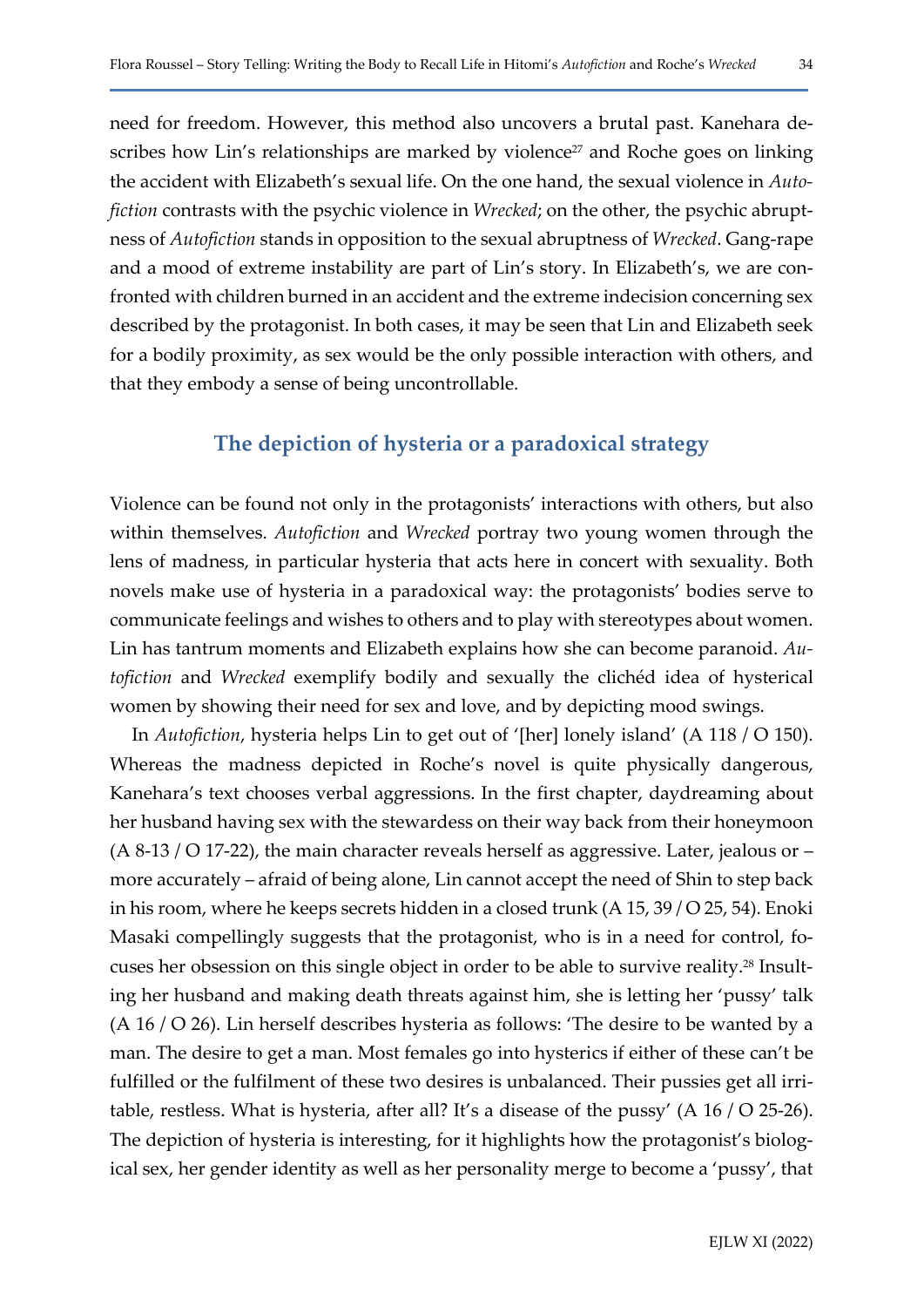is, it is reduced to a pure animal instinct. An instinct for survival against her traumatic past of loneliness, brutal experiences and a nomadic life. The biological aspect of her neurosis comes up often in the book as, for instance, in chapter 2, during which Lin and her vagina talk aggressively to each other while Lin is cheating on her boyfriend with a common friend, Kazu (A 118-121 / O 150-155). Here, sex becomes a brutish act to thwart her loneliness: 'I have to in order to survive. It can't be helped. It's necessary for Shah and me to continue in our relationship. Because I'll die if I don't do this. If I stay this way I'll die of loneliness' (A 121 / O 154). We should note that these measures taken by the protagonist in order to be with someone can be seen as a response to how men treat her, so that, following Gebhardt, hysteria could be a strategy to survive in a man's world<sup>29</sup>. Therefore, what appears as purely cliché (the so-called hysterical woman), is ironically twisted: in the eyes of Lin, hysteria, that is, female genitals, is a strategy to advocate for herself.

Wrecked shows similar characteristics, yet draws a different conclusion. Elizabeth describes herself as being aggressive not only towards her husband, but also towards her step-son, Max (W 222-223 / S 219-220), which leads the couple to have therapy. During a flashback, the narrator explains how, while she was 'just' psychologically mishandling Max, she did become physical with Georg: 'I think it must be quite impressive when I throw a fit. I've poured boiling milk on him, lifted a one-hundred-kilo table and tried to throw it at him. I've thrown everything at him and inflicted pain on him' (W 208 / S 205). Here, sexuality or sex itself is not linked to Elizabeth's neurosis. Yet, because the protagonist chose Georg as a husband for his strength, especially sexual (W 211 / S 209), hysteria still holds on the stereotype through him who was – and perhaps still is – the scapegoat of the protagonist, trying to not feel pain and fear by feeling hate for a loved one: 'I was better off before the marriage counselling, because I could just passive-aggressively try to make him responsible for everything. […] I didn't want to allow myself to feel any grief, which is why I became so aggressive' (W 102 / S 104). Also, out of the fear of losing someone else she loves, the protagonist attempts to exert a high degree of control of her surroundings (W 108 / S 109). In this regard, and in a flashback, she tells how she had set a trap for her husband so as to determine if, in her absence, he would watch the porn DVDs they had rented together. When it turned out he did, Elizabeth could not control her anger, insulting him for days (W 208-214 / S 205-212). Unlike Autofiction, Wrecked does not focus on the female genitalia to symbolise hysteria, but on the protagonist's mood swings and on male genitalia. Because Georg appears so strong, so full of testosterone (W 193 / S 191), she explodes at him. Contrary to Volkhausen's interpretation that Wrecked merely hyper-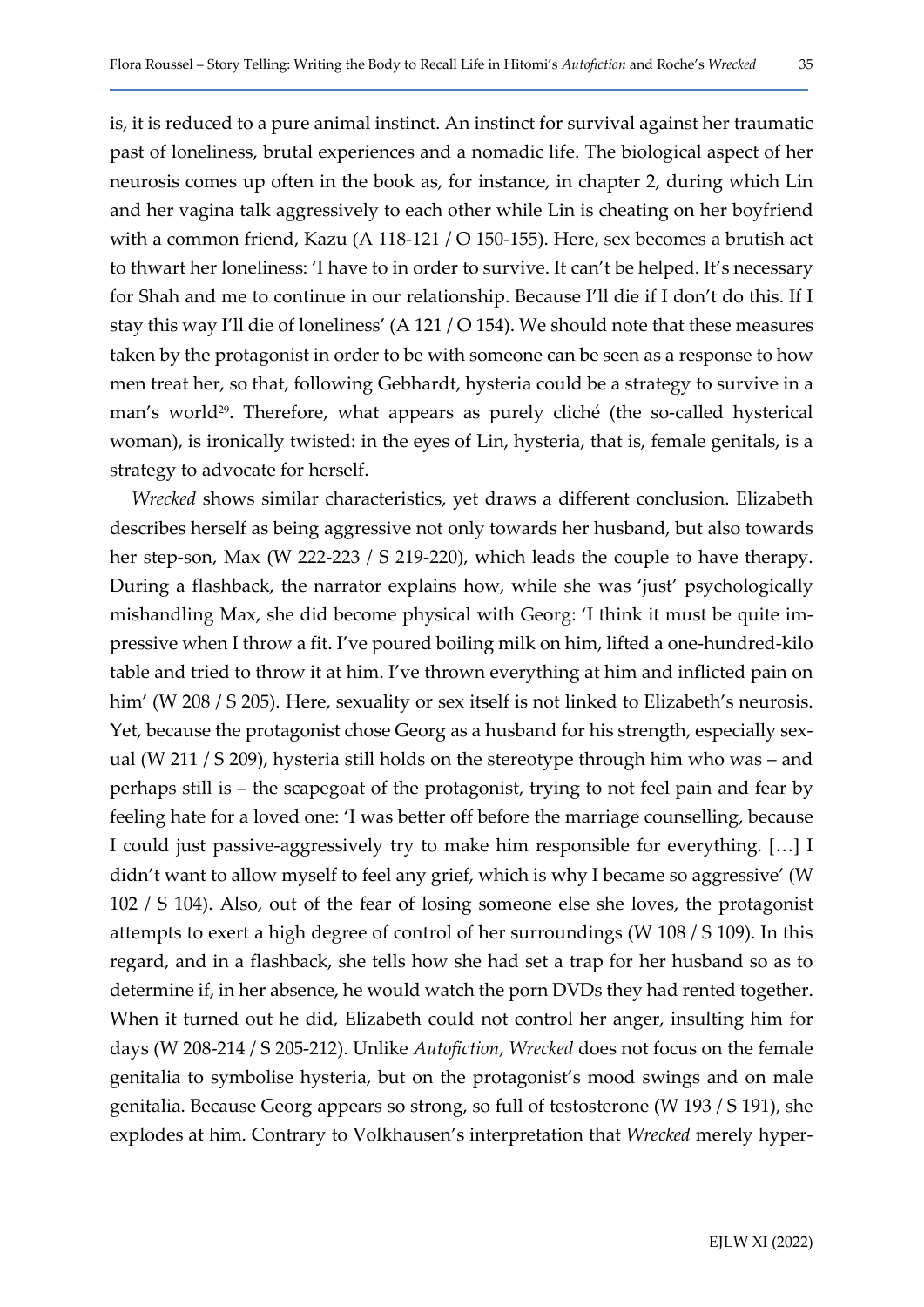bolises female hysteria<sup>30</sup>, I argue that the novel draws attention to the process of healing. Thus, while flashbacks tend to illustrate Elizabeth's physical and verbal aggressiveness towards her husband in particular, the present insists on her trying to control herself by keeping her insults as thoughts (W 102 / S 103-104). For instance, she gets pinworms and wants that Georg looks at them, which he refuses on the basis of loss of sexual attraction and appetite afterwards (W 100-101 / S 102). What becomes the object of derision here is Georg's sexuality, not that of the protagonist.

To conclude, the body as a sexual being navigates between help and violence as is seen in the interest for sex and the depiction of hysteria. Given that Autofiction and Wrecked present stereotypes of gender and sex, we might assume that they follow a non-feminist agenda: they describe hysterical women, present heteronormativity and portray marriage as the ideal goal. To come to such a conclusion, however, would be to reduce the potential of these novels. Indeed, Wrecked can be interpreted as pop-feminist, a current particular to Germany, which reorients concerns of the second-wave of feminism to a society marked by pop culture and in need of new assertions,<sup>31</sup> and  $Au$ tofiction carries the traits of a postfeminist novel which tends to 'a shift from objectification to subjectification' as well as a '"resexualization" of women's bodies'.32 Considering that pop-feminism and post-feminism are, however, paradoxical ways to assert gender identity and sexuality because they convey as much the necessity of feminism as its irrelevance<sup>33</sup>, we can then argue that both novels give us such an ambiguous account. While the authors might not have wanted to reduce feelings of depression and loneliness as, interlaced with sex and sexuality, they are at the core of their narratives, they nevertheless exaggerate such depictions to ironically reverse the image of the so-called hysterical women as well as to insist on the difficulty of deconstructing stereotypes. Sexuality, seen through the lens of gender and sex representations, is a paradoxical strategy, helpful and violent: a narrative of resistance which looks for a narrative of the self.

#### Body as living writing: Search for identity and meaning

Both Autofiction and Wrecked explore a search for identity and meaning through writing. Less than a Entwicklungsroman, more than a modern shishōsetsu, Roche's and Kanehara's novels tell life. The text acts as a body that gives the protagonists the potential to literary and literally experiment life, that is, to fight against the death, to overcome past traumatic events. The omnipresence of the past supports the idea that death has an important role in the novels. And it is through experimental writing that Lin and Elizabeth seem to find peace.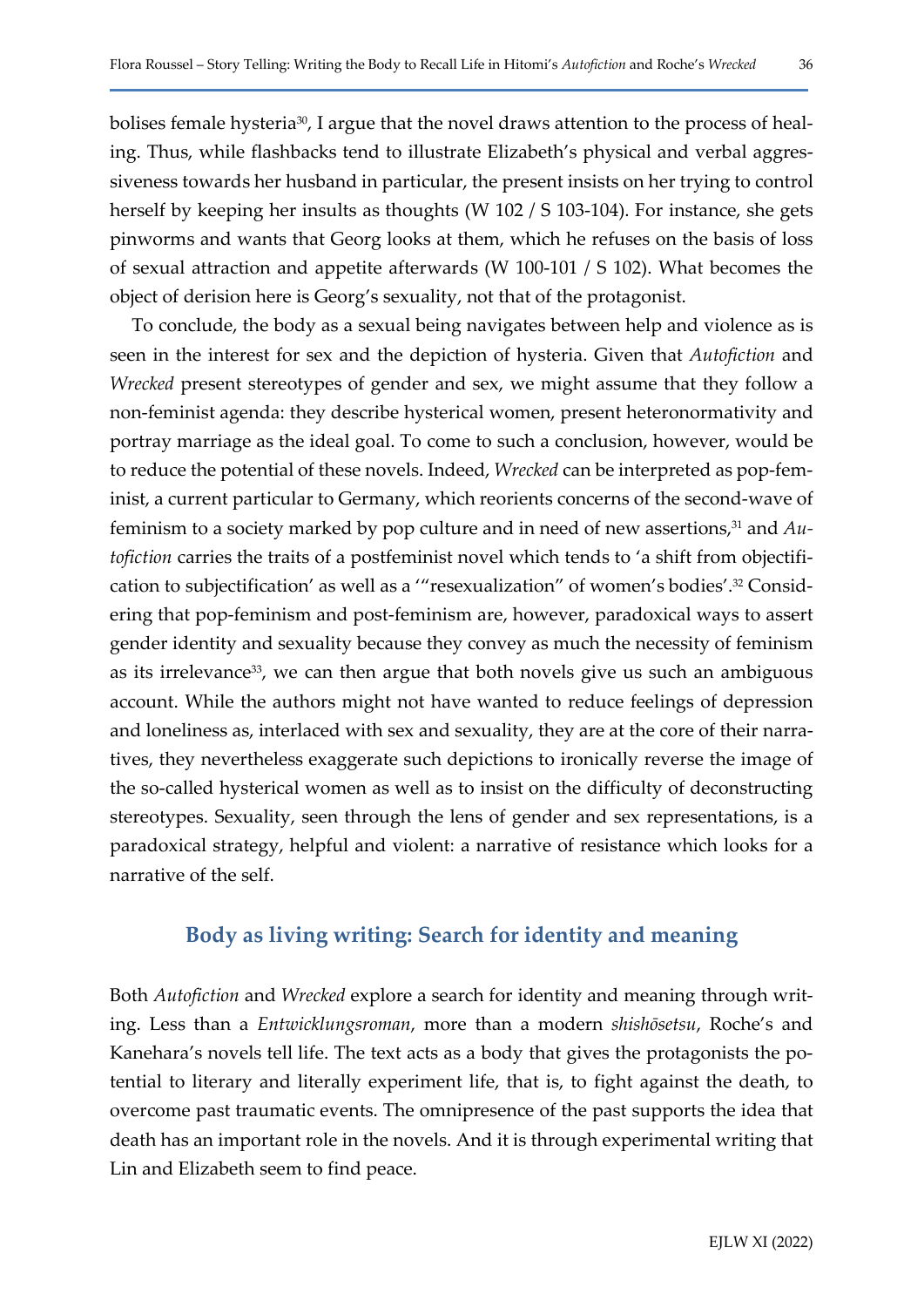#### The role of death or a bright darkness

In further developing Cathy Caruth's theory of trauma, Nina Schmidt lists the 'central characteristics of trauma', which are: an overwhelming event, a passive and repetitive response to such an event and the unspeakable aspect of the trauma that she analyses in contemporary German and British literature.<sup>34</sup> Meanwhile, Yo Yahata describes a 'dark subculture' in Japanese literature written by young authors, which leads him to talk of 'a kind of masochism' based on 'self-abuse' used as a way 'to establish intimacy' with others neo-masochists who live outside of the conformist society that is often too quick to criticise.35 In combining these two positions, and building a bridge between German and Japanese literature, I argue that the repetitiveness and the overwhelming nature of traumatic experiences foil expectations about life: the protagonists develop their own strategy to survive and part of this is to accept and live with death.

Hence, a certain darkness accompanies the novels in which the preponderance of death contrasts with a cry for life. The topics of Autofiction and Wrecked are charged with this darkness: the former concentrates on rape, abandonment, violence, wrist cuttings, hallucinations of severed heads, death thoughts; the latter focuses on accident, death of family members, notary visits, paranoia, suicidal thoughts. More grey than pitch black or bright white, Kanehara's and Roche's novels give death the task of creating life. And the authors do so in experimenting with what is often considered as secondary to the main subject of the novels: title and text structure. Indeed, they offer a playful construct that renders this bright darkness, so as to further insist on the deconstruction of linear life narratives about the self.

Besides being the name of a literary genre to which I will later turn, Autofiction could be interpreted as a fiction above the self, thereby denying the self, for it narrates while at the same time referring to a way to re/write the self. Talking to her editor, Shinagawa, about a future novel that would be an autofiction and hallucinating that he might kill her, Lin reveals this closeness between death and life: 'He (Shinagawa F.R.) is bound to spear me the moment I try to get away. What a game of survival of life is. Every day I come face to face with death like this. The words "memento mori" come to mind and I want to sing them out loud' (A 56 / O 74). The text as a body is bound to death and life. The fiction of the self relates to the fictionality of and the reality of oneself, and the balance between those two foils death. Thus, the wilfulness of telling enables to put light in the darkness and points to the vanity of life: life, being vain as it has to end, goes here in harmony and by hand with death. The structure of the novel follows this path. Told backwards, the present becomes the past, as the story tells of a '22nd winter', an '18th summer', a '16th summer' and a '15th winter'. As Gebhardt suggests,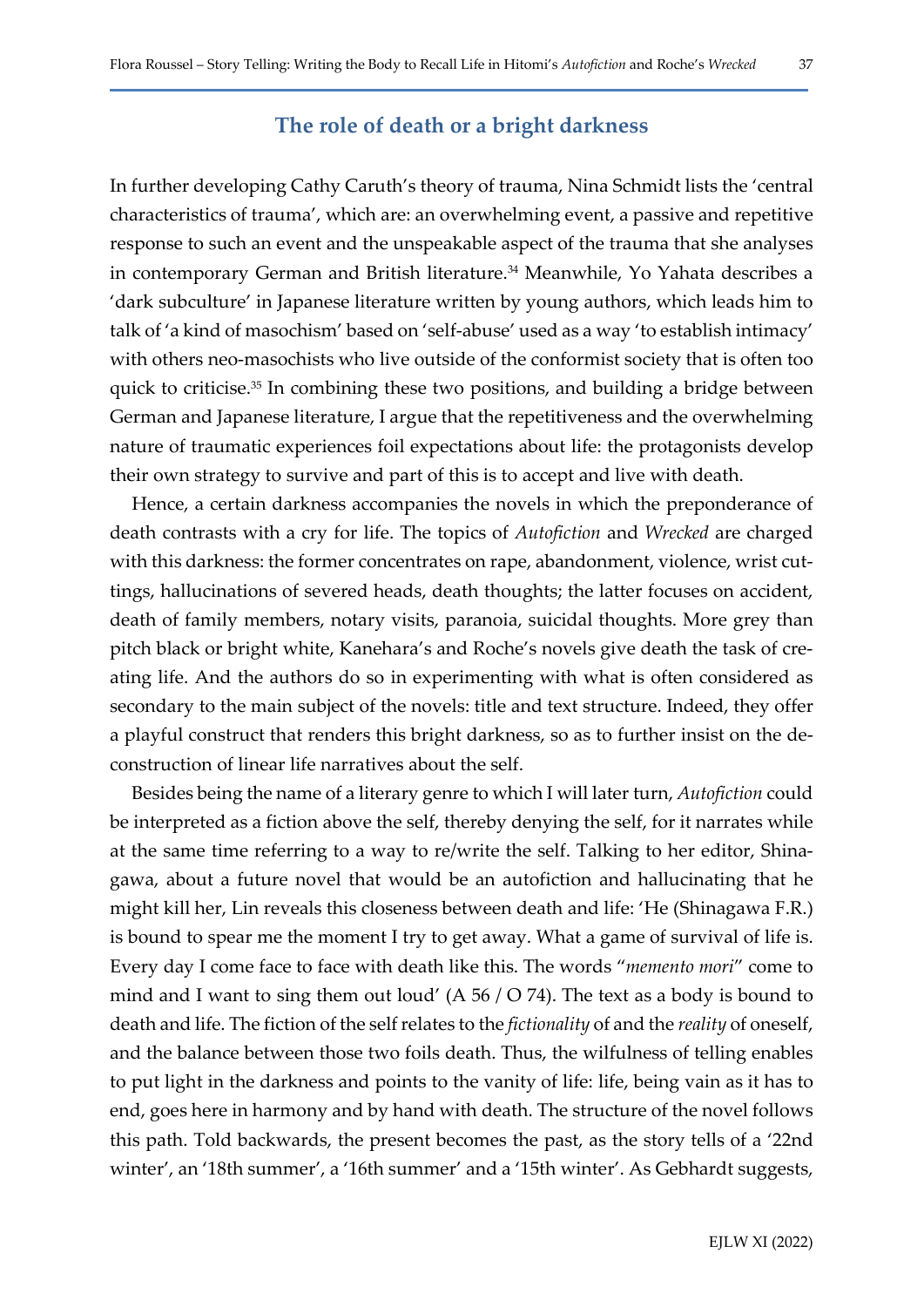these ruptures play with reality.<sup>36</sup> Although each of the four chapters keeps a chronological storyline, Giannoulis shows that the chapters' times give increasing space to the past (four years difference between chapters 1 and 2, then two years between chapters 2 and 3, finally about six months or one year between chapters 3 and  $4$ <sup>37</sup>. I further contend that their temporal chiasmus (winter-summer-summer-winter) insists on a sort of repetitiveness and a disrupted chronology through which the past gains an overwhelming presence. In fact, the division in four chapters does refer to a sense of reality, that is, a sense of present time; for Enoki, they seem to exist on the same level and simultaneously<sup>38</sup>. The past, charged by traumatic experiences, such as quasi-rapes and constant abandonments, becomes overwhelming. Nevertheless, this title and structure, through which death seems to prevail, underline an acceptance: to tell about traumatic experiences is to live with the darkness. In this sense, the last chapter closes with the following words: 'Now, as I lean on the window ledge, I think, I won't die, I definitely won't die, I won't die for the rest of my life. I'm deathless. The severed head won't fall and I can no longer even imagine that I would die. I'll make a change in myself, by myself. I know now that I can' (A 216; italics by the translator / O 265). The literary choices of the author also give a playful note to the novel: the frequent repetition of words, negation, and ability as well as the preponderant use of the future tense and verbs for capacity put a touch of brightness in the sense of pointlessness of life recalled in the Latin locution meaning 'Remember that you will die'. Death is thus part of life and it constructs life. To ignore it would be vain and that is what Autofiction seems to recall. The past might become both present and future, insisting again on the repetitive and overwhelming aspects of trauma.

As for Wrecked, the German title of Roche's novel, Schoßgebete [Lap Prayers], is a neologism which links the book's sexual and religious aspects, immediately reminding us of sex and text. Schmidt explains that the 'dark-humored pun on the German noun Stoßgebet – a quick, short, last-minute prayer uttered in a situation of sudden danger' is associated with 'the female body and sexuality'<sup>39</sup>. As shown above, the role of sex as a healer, as a way out of trauma, mirrors the role of death in Elizabeth's life, which thus turns a life narrative into a 'trauma narrative'40. While the religious reference recalls Kanehara's memento mori because of the link to Christianity, it possesses a confessional power in Wrecked, which is highlighted in the structure of the novel. What Schmidt describes as the 'minutely detailed protocol of Elizabeth's everyday life and thoughts' that is 'aligned with serious insights into the narrator's psyche',<sup>41</sup> echoes a confessional mode of telling, also revealed by the diary structure of the novel. Moreover, using flashbacks to tell the past, Roche lets her protagonist move back and forth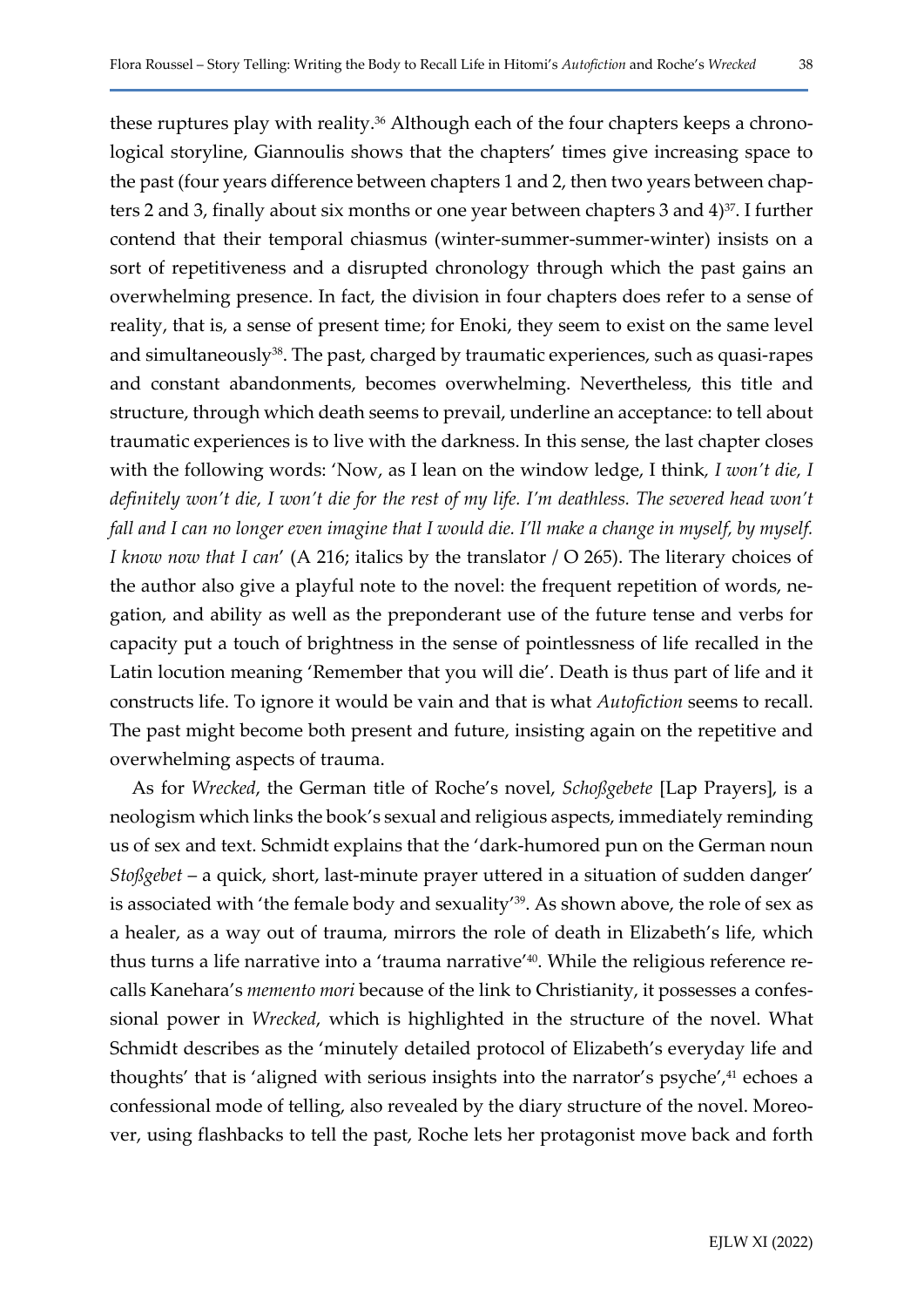between trauma and healing, as she wanted to give Elizabeth the possibility of confiding to the readers her many phobias and paranoia linked to the accident. For Volkhausen, the novel's structure enables a real confession: the main character does go to therapy and the three sessions with Frau Drescher, her psychoanalyst, that are described and/or evoked, insist on this confession, which brings some light in the darkness in Elizabeth's life<sup>42</sup>: 'For eight years now, I've gone to see her (Frau Drescher F.R.) three times a week. Without her I wouldn't be alive anymore. I've wanted to kill myself twenty times during those eight years' (W 171 / S 169). Interestingly, the importance and routine of the therapy respond to the overwhelming and repetitive aspects of the trauma. The content of the sessions resonates with these aspects<sup>43</sup>: for instance, the protagonist tells the same stories over and over, and her need to constantly adapt her testament to which Frau Drescher answers: 'I know, Frau Kiehl, I know' (W 185 / S 183). Although the chapters, as in Autofiction, are chronological (Tuesday, Wednesday, Thursday), the flashbacks also gain in space throughout the novel. Therefore, not only does the past somehow overwhelm the present, it also repeats itself. In fact, the main character reveals bit by bit the traumatic event of her life, that is, the accident, the death of her three brothers, the brutal wounds of her mother, the cancellation of her wedding, and all the other consequences. Yet, because the flashbacks multiply, and Elizabeth always comes back to the accident, a sense of repetitiveness appears, which the confessional mode of the novel underlines. In a different way from Autofiction, the past in Wrecked becomes present too, indeed overwhelming it. That is accentuated by the use of the present tense for both the flashbacks and Elizabeth's day-to-day life. This use of the present tense brings Schmidt to rightly conclude that no distinction is made between the two time frames<sup>44</sup>. That the novel ends with the possibility for the main character to have sex with another man with her husband's consent (W 289 / S 283), shows some light in the darkness, as the actual present turns towards a future of freedom.

In both novels, death plays a tremendous role, not only in the content, but also in the form. They use some characteristics common to trauma narratives to be able to tell of the unspeakable: the darkness of their lives, their depression. Nevertheless, it is not without a hope of peace that Kanehara and Roche develop their texts. While Lin and Elizabeth find ways through the body as sexual being to overcome their loneliness and neurosis, they make use of the body as a living writing as well. The repetitive and overwhelming aspects of the past do not prevent life from prospering. In their experimenting, the 'I's' of the novels are writing and this gives hope for a brighter darkness.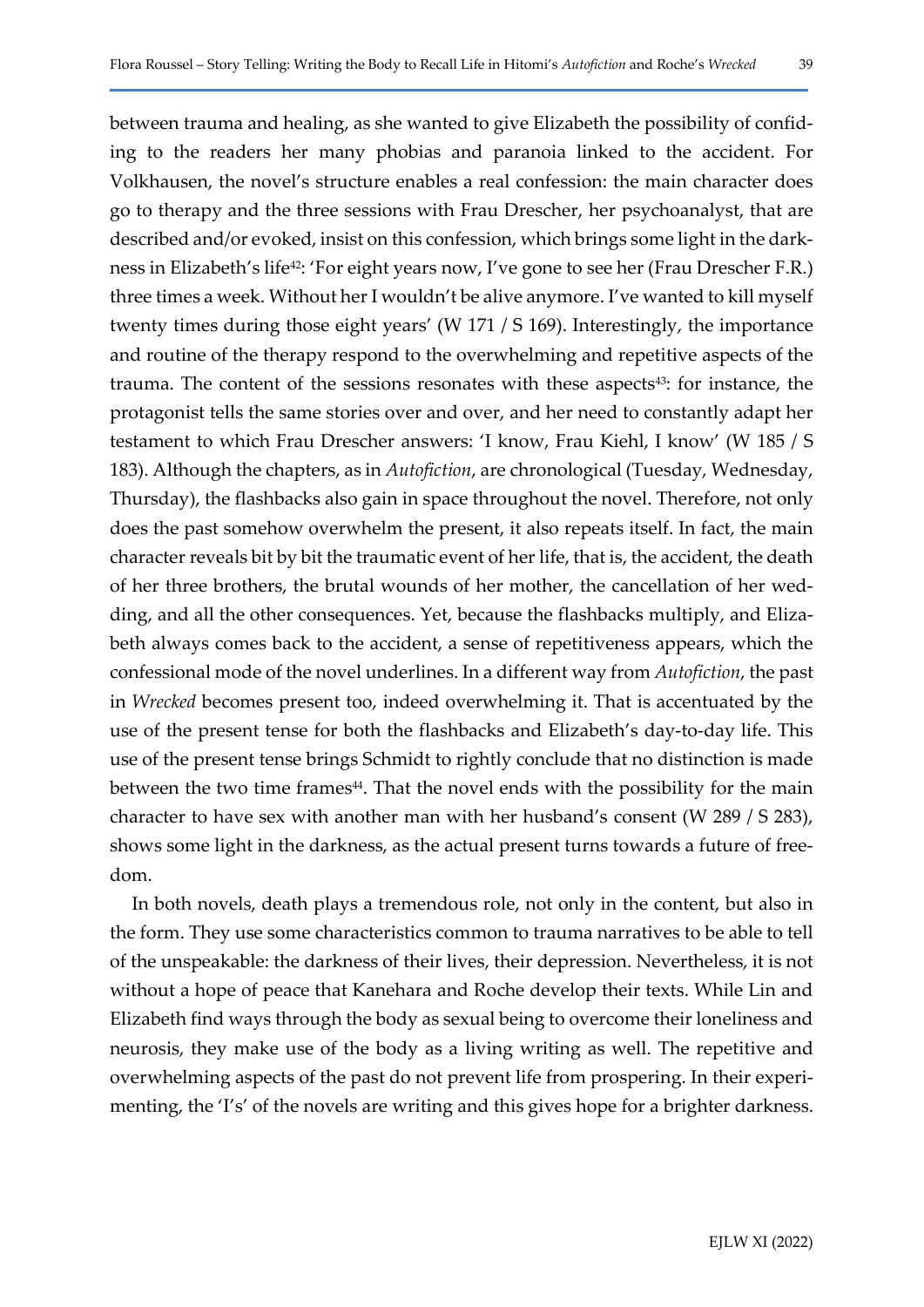#### The experimental writing or a fragmentation of identity

Autofiction and Wrecked are autofictions which allow a questioning of the very identity and meaning of the protagonists, as well as of their link to the authors. In fact, Per Krogh Hansen describes autofiction as 'a genre parallel to or a sub-genre of autobiography', a genre that pertains to the potential unreliability of narration in regard to the authorial act<sup>45</sup>. We can thus ask how far a narrator is un/reliable, how far the author plays on this un/reliability, how distant are truth and fiction from each other, how distant are author, narrator, and protagonist from being one. Coined by Serge Doubrovsky on the back cover of Fils (1977) and in response to Pierre Lejeune's concept of autobiography, the term autofiction refers to a homonymy between authornarrator-protagonist and a hybridity that tends to neurosis, amongst other characteristics.46 In the Japanese context, Giannoulis explains that autofictions are to be found in the modern shishōsetsu, which is no longer the authors' apparent autobiographical stories and which now playfully thematises fiction and identity, disrupting any sense of reality.47 The obvious similarity in Kanehara's and Lin's surname48 and in their nomadic life<sup>49</sup> etc. is often used by the media and what Rachel DiNitto considers 'as an interpretative means to (Kanehara's F.R.) novel<sup>'50</sup>. In Wrecked, Roche plays with autobiographical elements that Birgitta Krumrey summarises as such: the accident, the age and background of Elizabeth, who nonetheless has a different name and profession from that of Roche.<sup>51</sup> However, this blurring 'between author, narrator and character as well as between fact and fiction<sup>'52</sup> helps to experiment with writing. The body as text here opens up the possibility for the protagonists to play with genres and categories, and so to illustrate how life can be messy but still allow for a potential healing.

Aligned with the genre of autofiction, the unreliability of narration infers a fragmentation of identity: author, narrator, protagonist are different and similar at the same time. It is rather the plurality of I's that is given priority. Kanehara explains in an interview that she wanted to experiment and thus wrote a metafiction<sup>53</sup>: Lin herself is a writer whose stories of the past come back in the narrative time frame. For instance, the episode of her trip back to Japan after her honeymoon with her husband is a piece of work that her editor finds remarkable (A 48 / O 64). Therefore, what is narratively told becomes a narrative in the narrative. Giannoulis compellingly suggests that Autofiction's narrative provides an example of metafiction with at least three levels: the first embedded narrative part, the second embedded narrative part which reflects the first one, and the framing narrative part that responds to the two embedded narrative parts.<sup>54</sup> The latter relies on Kanehara, while the two former lean on her protagonist.<sup>55</sup> The embedding of stories, already visible in the chapters' division, echoes Lin's task to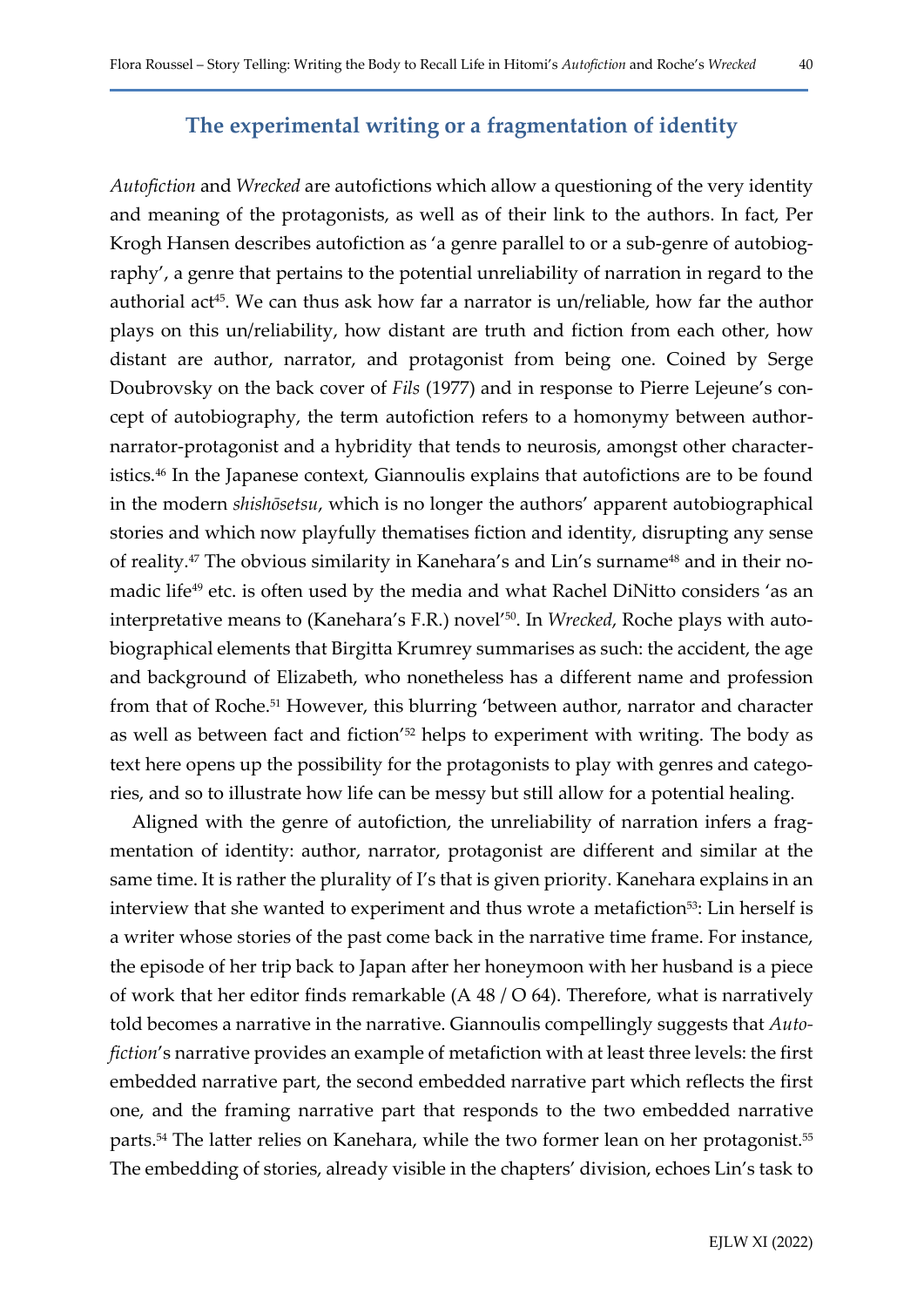write an autofiction  $(A 49 / O 65)$ . Through this blurring of author, narrator, and protagonist, we might question the I, as the 22-year-old Lin states: 'I'm an artificial woman myself. I eat artificiality, I grew up on artificiality, I play with artificiality, I excrete artifi*ciality* and I even live in an *artificial* world' (A 55 / O 73; my emphasis). In that sense too, the secondary characters appear strangely similar: not only does Lin's editor Shinagawa recall her husband, Shin, an editor himself, but the protagonist insists on merging with him: 'As I hold Shin tight and try to get as close to him as possible, I feel like an amoeba. Through holding on to him, I'm holding myself together and stopping myself from just melting away' (A 58 / O 76). The amoeba, a unicellular organism, can move and multiply by developing an endless number of new feet, a phenomenon called *pseudopodia*.<sup>56</sup> Besides having a sexual connotation, this motif echoes the act of experimental writing that blurs identity through fragmenting it, and mirrors the stream-of-consciousness-style that, as Giannoulis explains, plays with monologues, dialogues, irregular sentence structures<sup>57</sup>. These two aspects of experimental writing and fragmented identity are to be found in the depiction of the three other men Lin talks about: they are linked to the semantic field of cat, recalling the sensuality of some of Baudelaire's poems in The Flowers of Evil<sup>58</sup> and a certain anonymity found in Natsume Sōseki's I Am a Cat. While Shah/シャア was inspired by the French word for cat (chat) and Gato/ガトウ comes from Italian (gatto), Kitty is the English translation of にゃん  $\subset$  (*nyanko*), both being little words for cat.<sup>59</sup> Enoki brilliantly suggests that this animalistic semantic field leaves the impression that these men are pets to the protagonist and, at the same time, that they are similar in appearance, although the different naming tries to imply the contrary.60 The resulting artificiality in all the characters reveals both a blurring and a fragmentation of identity. The taste for anonymity stands for a plurality of 'I's' as a writing experiment. Through the invention of characters, similar yet distinct, Lin tries to put her identity's pieces back together. The body, through the fluidity of its identity, itself becomes a text – a living and embodied writing.

Although Elizabeth is a photographer, not a writer, the confessional mode she uses to describe her sexual and psychic evolution allows the text as well to be considered as a living writing. To this regard, Emily Spiers proposes to interpret the colloquial tone of the text as a sign of a directness, providing an effect of immediacy.<sup>61</sup> I would like to also propose that the protagonist's work, that is, the taking of a picture of one moment in one place and one time, corresponds to the mode of revealing the trauma through flashbacks. This continuity, moreover, points to a certain experience of writing that strangely fixates on the number three. Three dead brothers (Harry, Lukas, Paul; W 104 / S 105), three women negatively depicted (Elizabeth's mother, the famous German feminist Alice Schwarzer, Elizabeth's best friend: Catherine), a three-person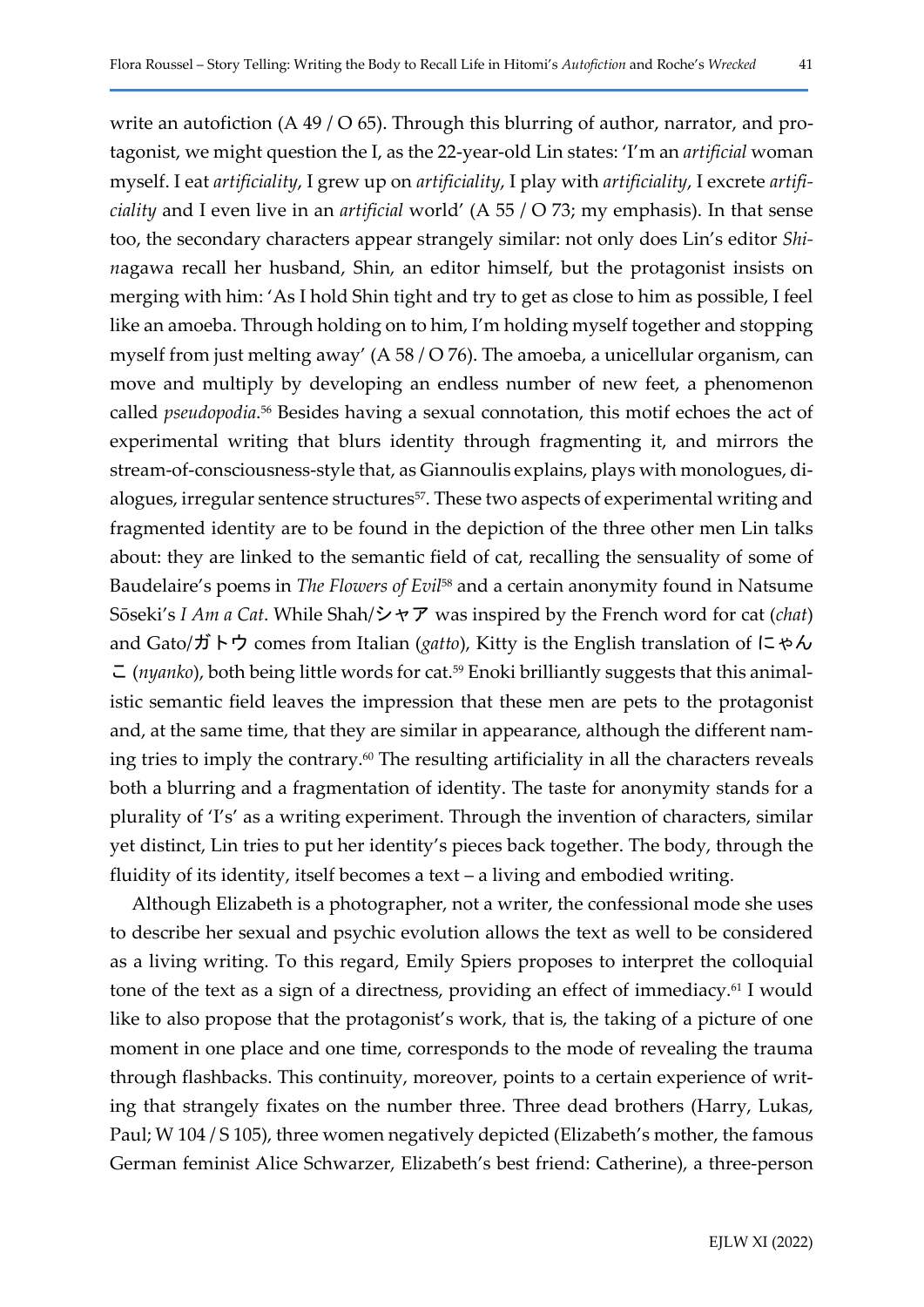family (Elizabeth, Georg, Liza), three chapters (Tuesday, Wednesday, Thursday), three psychoanalytical sessions (W 43-52, 171-187, 257-268 / S 46-55; 169-185; 251-262). Beyond the possible link to the Christian Trinity, the novel could hold a three-act-structure: the exposition, the confrontation, the climax. The immediacy and the number three frame a sort of fragmentation. However, as in Autofiction, the style of stream-ofconsciousness avoids a clear separation: Wrecked tells Elizabeth's thoughts, punctuated by dialogues and descriptions of her everyday life, and moves back and forth between past and present, between sex and trauma, not taking into account the chapters' division. The paradox here enables a living writing, for life cannot be strictly regulated. Furthermore, the immediacy and the stream-of-consciousness point to a blurring of the narrated 'I' and the narrating 'I'. The picture shows a narrated 'I' that could not be seen, however, without the narrating 'I'. In the same way, the thoughts of Elizabeth present a narrating 'I' that navigates through different narrated 'I's'. Because her life is in pieces, her identity appears fragmented: 'It's exhausting after a while – keeping one foot in life and one in the grave, always straddling the divide, unable to decide for one or the other' (W 285 / S 279). Recalling the unreliability of narration with regard to the authorial act, echoed in the trauma narrative, I suggest that Roche questions identity and illustrates a sense of non-belonging. Her protagonist, torn apart by a past traumatic event, stands in conflict with the present as well. Through the body as sexual being and living writing, Elizabeth holds herself together.

Hence, the body as living writing reveals itself through the role of death and the experimental aspect of the novels. Both Autofiction and Wrecked propose life narratives and narratives of life that are metaphorical of the self, dismantling the idea of a stable identity. They are both giving an account of life struggles, of which fictionality and reality constantly overlap. Telling of traumatic experiences and emotions, they appear as resistance narratives, recounted to recall the pain in order to overcome it. The genre of autofiction helps the protagonists to put together pieces of themselves. The fragmentation of identity echoes the experimental writing. The focus is not on the possible negative side of a self – disturbed, perturbed – but on the potentially positive aspect of an 'I', searching for itself, somehow accepting its plurality. 'Frau Drescher has taught me that trauma is so painful because it's like an open wound that won't close and heal' (W 114 / S 115), explains Elizabeth, whereas Lin writes, after demanding a divorce from her husband: 'Now I sit in the silence of the room. My fingers and nails striking the keyboard make the only sound' (A 63 / O 83). Writing thus becomes for the protagonists a way to find peace, and, because they appear – multiple, fragmented – through the act of writing, they regain a power over life.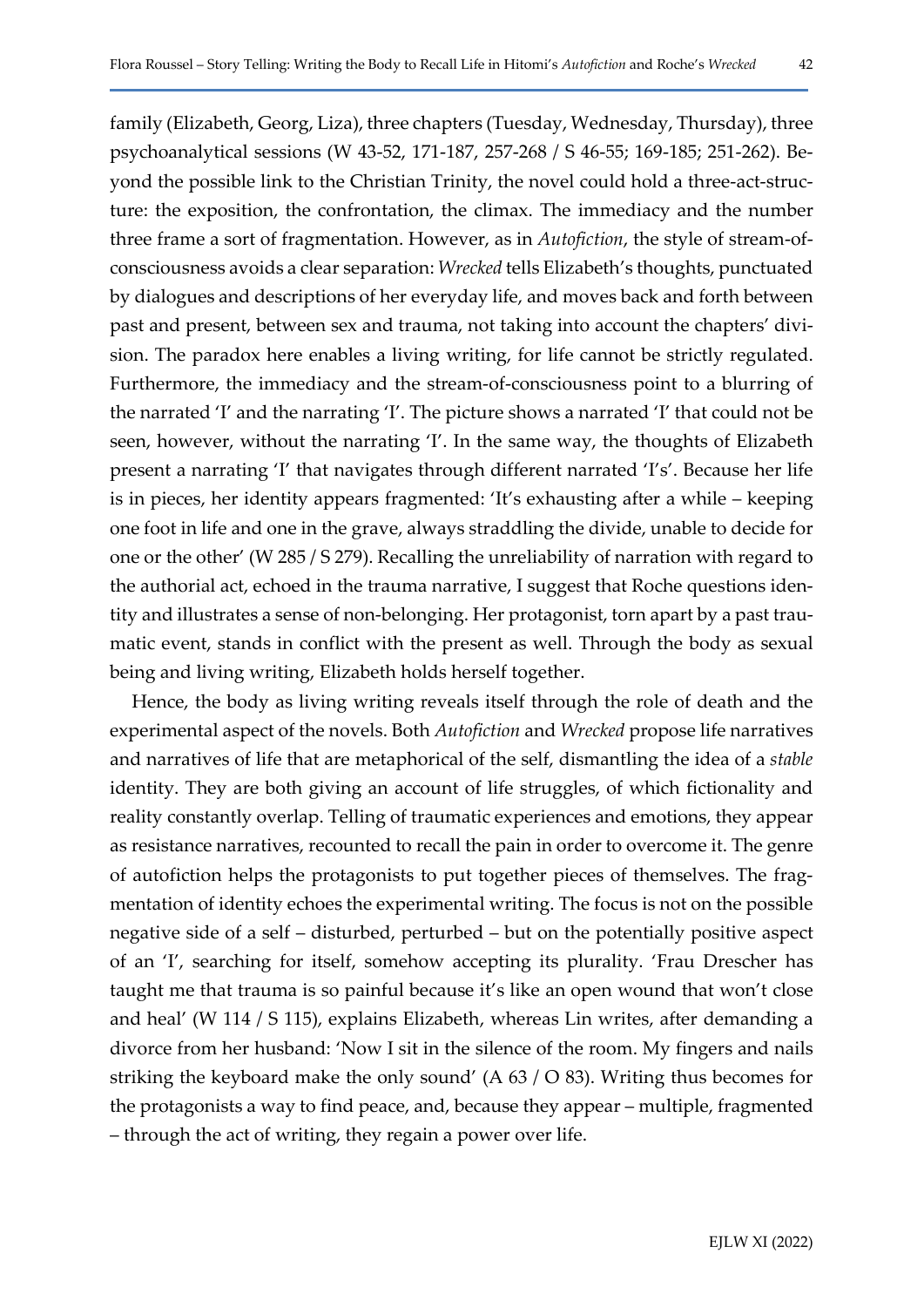#### Conclusion: Recalling life or recalling to life

For Roussin, narrative as a tool leads to a concept with 'diverse applications and […] uses'.62 In the heterogeneity of the narrative turn, it is possible to build bridges between disciplines as well as between literatures, especially by new forms of storytelling which experiment with notions of identity and meaning that point to the plurality of self in its distortion, in its fragmentation. If the body can help to draw the material contours of a self, the self is not, however, stable. The self is not unified or structured, but diverse or wide and that point illustrates the meaning behind the narrative turn acknowledged by Roussin. We could even argue that the body itself cannot hold in its material contours. In fact, the body mirrors a fragmentation of the self in presenting us with paradoxical strategies. Autofiction and Wrecked provide a good example of it: they both use the storytelling to symbolise a recalling to life, and place the body at the centre of their content and form. Therefore, they suggest that the body is to be understood as a living being and as a living writing. Kanehara and Roche inject their novels with a *palpable* experience of life. They depict two women, both burdened by a traumatic past. These women develop two tactics to heal their pain: the body of each thus becomes a sexual being and a living writing. In fact, sexuality is at the same time violence and helpfulness, while the experiment with and experience of writing illustrates a search for identity and meaning.

Although they are discovering – or perhaps rediscovering themselves – Lin and Elizabeth are nevertheless not healed at the end of the novels, yet they do see the light at the end of the tunnel of depression. While Autofiction closes with a breakup and an urge for life, Wrecked finishes with a hard talk about death and a recognition of sexual freedom. Perhaps, the hope that lights up the end of both novels reveals how their authors coped with such trauma and built a career. In making use of autofiction in an experimental way, they offer life narratives, that is, examples of fragmented selves, as well as narratives of life, which echo their own struggles.

Further and paradoxically, the texts show different sides of the body's narrative. Kanehara's novel portrays, as Matt Thorne proposes, an 'anatomisation of a disturbed mind', a 'destructive mental process'<sup>63</sup>, and Roche's produces, for Schmidt, a 'symptomatology of [...] trauma of bereavement<sup>'64</sup>. There is no separation between mind and body. The body here assumes various shapes: psyche, sex/uality, text. Although Roussin would warn us that '[b]eing everywhere, [the narrative turn] runs the risk of being nowhere'65, the novels seem to contradict this point for they embrace contrasts and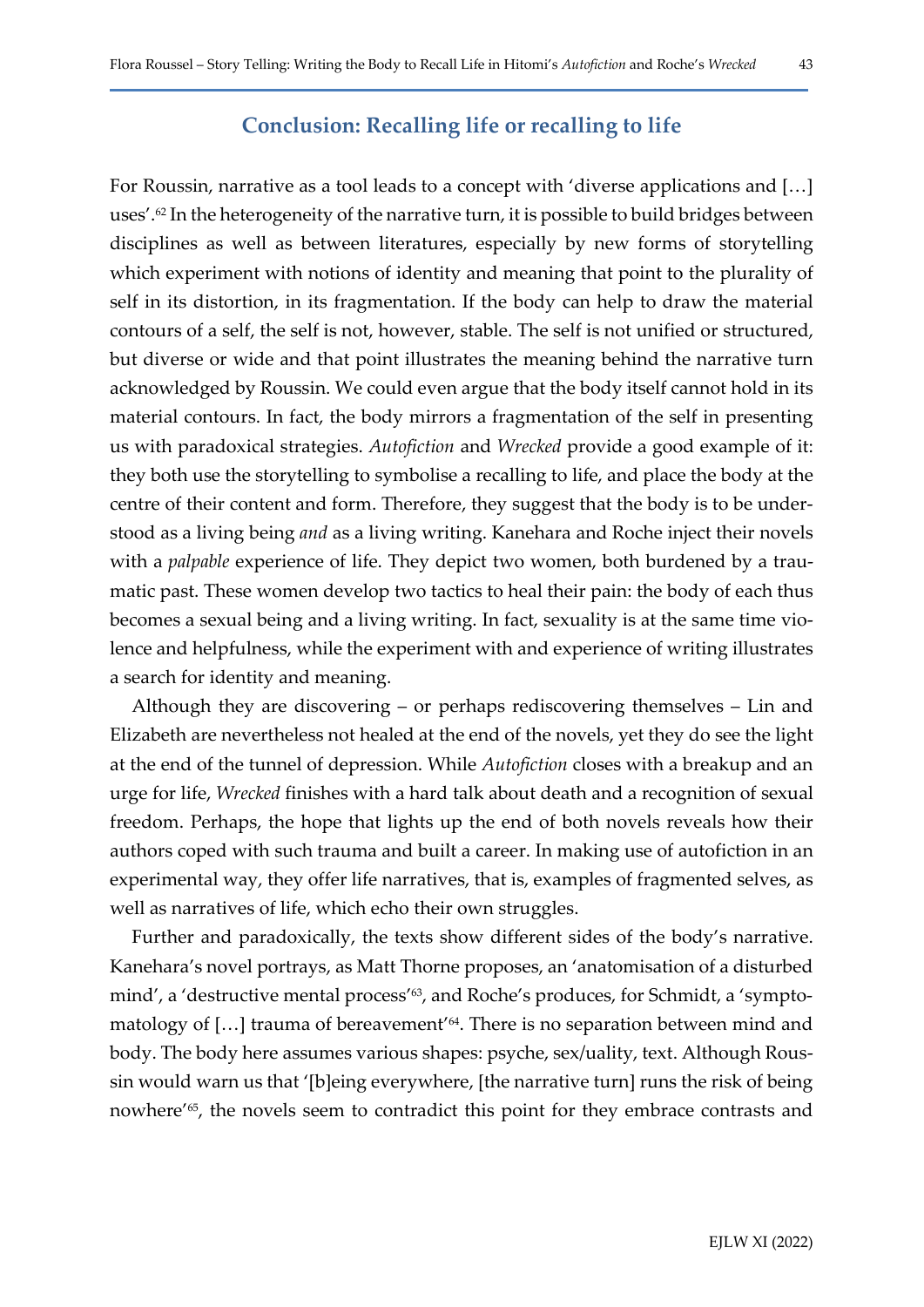nourish themselves from paradoxes. The body does not disappear – it becomes multiple through storytelling. Recalling life, both protagonists follow a process of healing. Recalling to life, they blossom, however twisted and disturbed.

## Works Cited

#### Primary References

Kanehara, Hitomi, Ōtofikushon, Tōkyō: Shūeisha bunkō, 2009 [2006].

- Kanehara, Hitomi, Autofiction (translation by David James Karashima), London: Vintage Books, 2007.
- Roche, Charlotte, Schoßgebete, Munich: Piper, 2013 [2011].
- Roche, Charlotte, Wrecked (translation by Tim Mohr), London: Fourth Estate, 2014 [2013].

#### Secondary References

- Anonym, 'Charlotte Roche auf japanisch', in: Berliner Zeitung Online, 19 January 2009; http://www.bz-berlin.de/artikel-archiv/charlotte-roche-auf-japanisch, date accessed: 21 August 2019.
- Baudelaire, Charles, Les Fleurs du mal, Clermont-Ferrand: Editions Paleo, La collection de sable, 2007 [1857].
- Cixous, Hélène, Le Rire de la méduse et autres ironies, Paris: Galilée, 2010 [1975].
- DiNitto, Rachel, 'Between literature and subculture: Kanehara Hitomi, media commodification and the desire for agency in post-bubble Japan', in: Japan Forum 23:4 (2011) 453-470.
- Doubrovsky, Serge, 'Autobiographie/vérité/psychanalyse', in: Serge Doubrovsky (ed.), Autobiographies: de Corneille à Sartre, Paris: Presses universitaires de France, 1988, 61-79.
- Eismann, Sonja (ed.), Hot Topic. Popfeminismus heute, Mainz: Ventil Verlag, 2011 [2007].
- Enoki, Masaki and Hitomi Kanehara, '"Genzai" joseibungaku e no manazashi 10: Kanehara Hitomi' [The Gaze of Current Women's Literature: Kanehara Hitomi], in: Subaru 6 (2008) 234-249.
- Gebhardt, Lisette, 'Kanehara Hitomi: Manierismen der Verweigerung', in: Asiatische Studien: Zeitschrift der Schweizerischen Asiengesellschaft = Etudes asiatiques: revue de la Société Suisse – Asie, 61:2 (2007) 685-695.
- Giannoulis, Elena, Blut als Tinte. Wirkungs-und Funktionsmechanismen zeitgenössischer shishōsetsu, Munich: Iudicium Verlag, Iaponia Insula Reihe, 2010.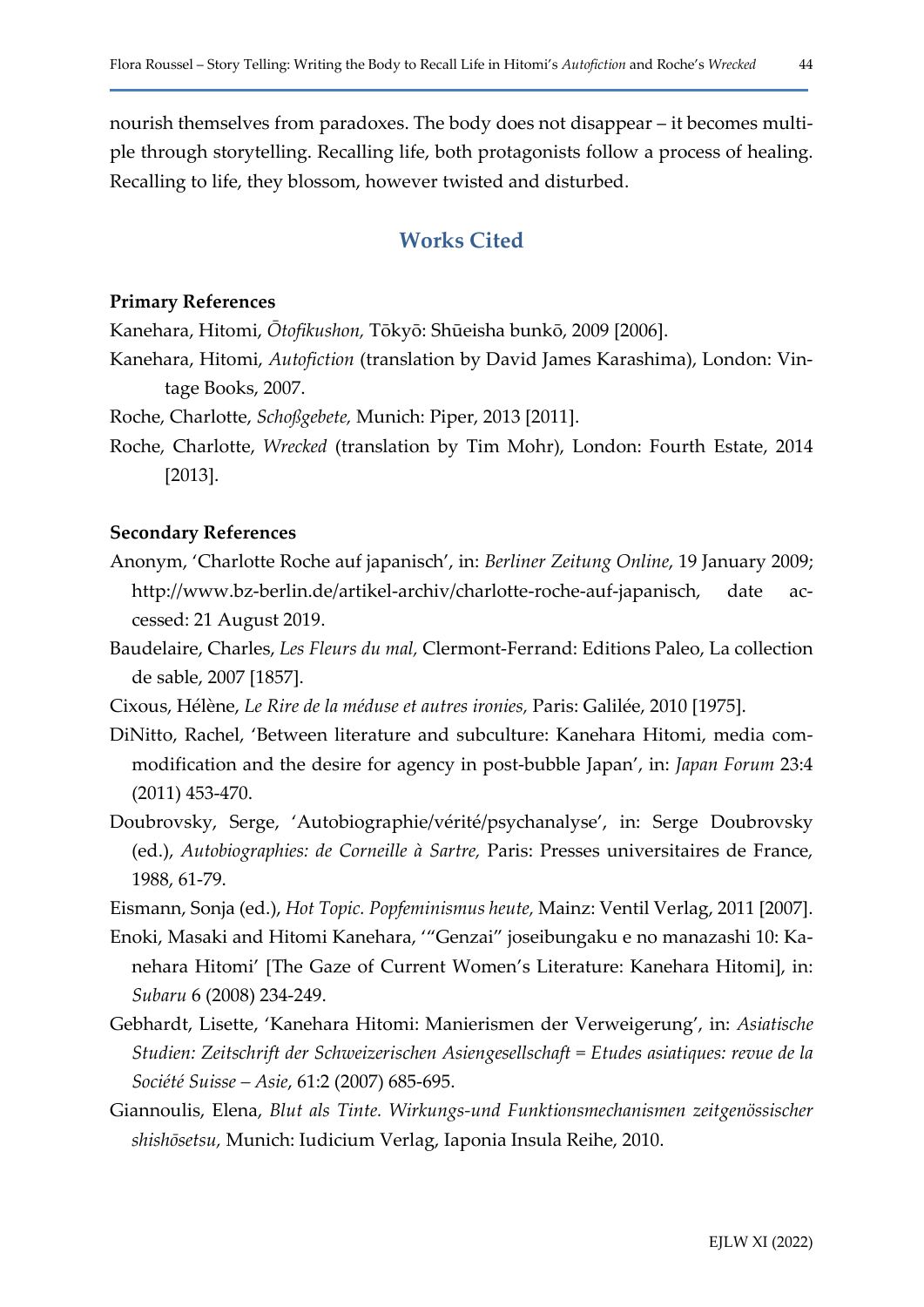- Gill, Rosalind, Scharff, Christina, 'Introduction', in: Gill, Rosalind and Christina Scharff (eds.), New Femininities: Postfeminism, Neoliberalism and Subjectivity, London: Palgrave Macmillian, 2011, 1-11.
- Hansen, Per Krogh, 'Autofiction and Authorial Unreliable Narration', in: Hansen, Per Krogh et al. (eds.), Emerging Vectors of Narratology, Berlin, Boston: De Gruyter, 2017, 47-59.
- Holloway, David, 'Gender, Body, and Disappointment in Kanehara Hitomi's Fiction' in: Japanese Language and Literature, 50:1 (2016) 75-103.
- Krumrey, Birgitta, 'Autorschaft in der fiktionalen Autobiographie der Gegenwart: Ein Spiel mit der Leserschaft. Charlotte Roches Feuchtgebiete und Klaus Modicks Bestseller', in: Schaffrick, Matthias and Marcus Willand (eds.), Theorien und Praktiken der Autorschaft, Berlin, Boston: De Gruyter, 2014, 541-562.
- Mangold, Ijoma, 'Charlotte Roches 'Schoßgebete'. Alles für die Kinder', in: Zeit Online, 33, 11 August 2011; https://www.zeit.de/2011/33/L-Roche-Schossgebete, date accessed: 26 February 2019.
- McCarthy, Margaret, Mad Mädchen: Feminism and Generational Conflict in Recent German Literature and Film, New York: Berghahn Books, 2017.
- McRobbie, Angela, The Aftermath of Feminism, London: Sage, 2009.
- Natsume, Sōseki, Wagahai ha neko de aru [I Am a Cat], Tōkyō: Populasha, 2005 [1905].
- Roussin, Philippe, 'What is Your Narrative? Lessons from the Narrative Turn', in: Hansen, Per Krogh et al. (eds.), Emerging Vectors of Narratology, Berlin, Boston: De Gruyter, 2017, 383-404.
- Roussel, Flora, 'Ugly Bodies: The Beauty of Ambivalent Distortions in Kanehara Hitomi's Hebi ni piasu and Charlotte Roche's Feuchtgebiete', in: Post-Scriptum 29 (December 2020) online, https://post-scriptum.org/29-09-ugly-bodies-the-beauty-ofambivalent-distortions-in-kanehara-hitomis-hebi-ni-piasu-and-charlotte-rochesfeuchtgebiete/, date accessed: 26 September 2020.
- Selbmann, Rolf, Der deutsche Bildungsroman, Stuttgart, Weimar: Verlag J. B. Metzler, 1994, 2nd edition.
- Schmidt, Nina, The Wounded Self: Writing Illness in Twenty-First-Century German Literature, Rochester, New York: Camden House, 2018.
- Smith-Prei, Carrie and Maria Stehle, 'The Awkward Politics of Popfeminist Literary Events: Helene Hegemann, Charlotte Roche, and Lady Bitch Ray', in: Baer, Hester and Alexandra Merley Hill (eds.), German Women's Writing in the Twenty-First Century, Rochester, New York: Camden House, 2015, 132-153.
- Spiers, Emily, Pop-Feminist Narratives: The Female Subject Under Neoliberalism in North America, Britain, and Germany, Oxford: Oxford University Press, 2018.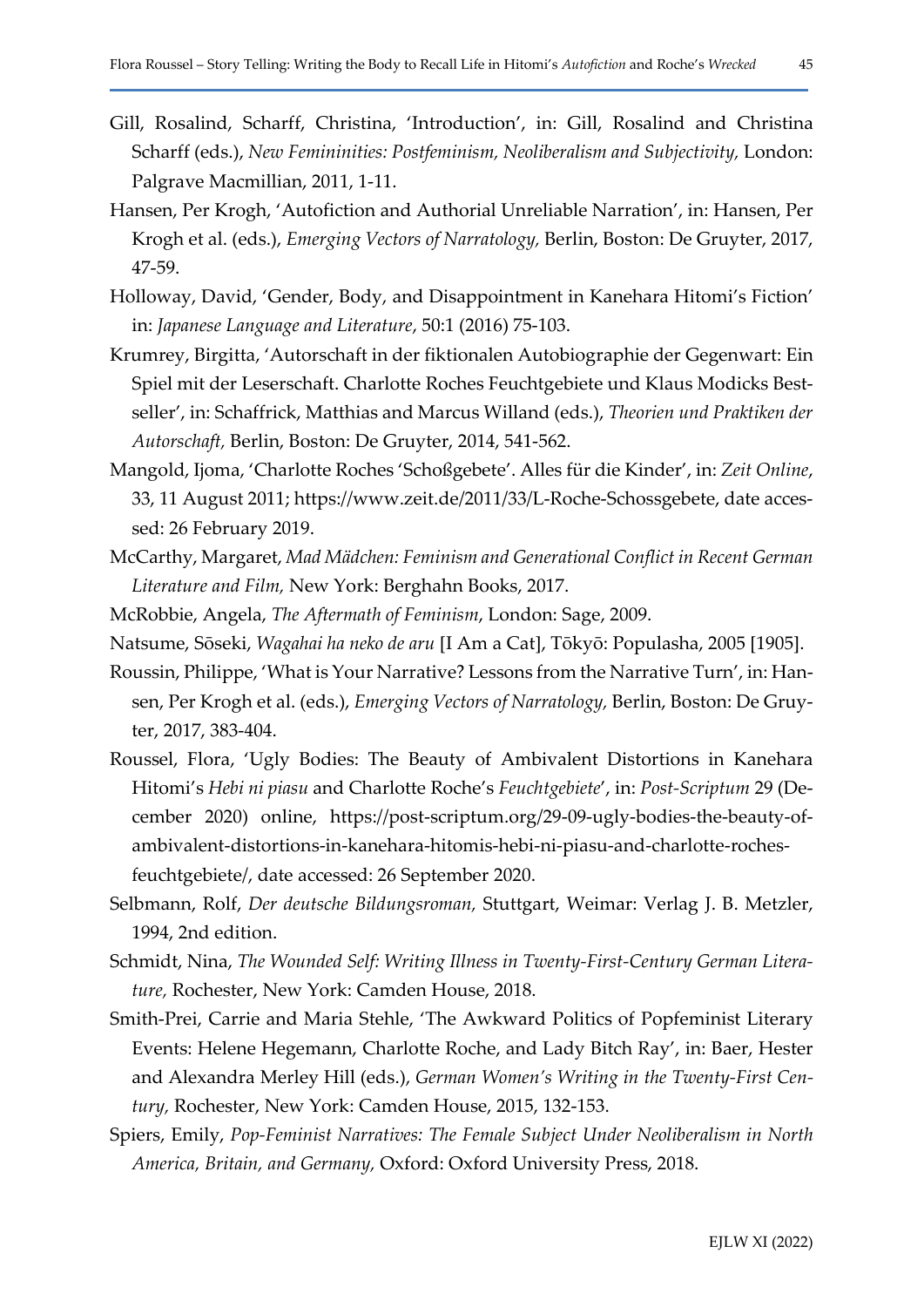- Steinfeld, Thomas, 'Charlotte Roches neuer Roman 'Schoßgebete'. Verlogenheit zwischen den Beinen', in: Süddeutsche Zeitung, 22 July 2012; https://www.sueddeutsche.de/kultur/charlotte-roches-neuer-roman-schossgebete-verlogenheit-zwischen-den-beinen-1.1129744, date accessed: 26 February 2019.
- Thorne, Matt, 'Autofiction, By Hitomi Kanehara, trans. David James Karashima', in: Independent, Culture, 29 February 2008; http://www.independent.co.uk/arts-entertainment/books/reviews/autofiction-by-hitomi-kanehara-trans-david-james-karashima-789374.html, date accessed: 21 August 2019.
- Vidyasagar, Aparna, 'What Is an Amoeba?', in: Live Science, Planet Earth, 02 April 2016; http://www.livescience.com/54281-amoeba-definition.html, date accessed: 21 August 2019.
- Volkhausen, Petra, 'Female Madness in the Age of Neo-Liberalism in Charlotte Roche's Novels Wetlands and Wrecked', in: Seminar: A Journal of Germanic Studies, 53:1 (2017) 68-84.
- Yo, Yahata, 'The Dark Subculture of Japanese Youth', in: World Press Review, 51:4, April 2004; http://www.worldpress.org/Asia/1841.cfm, date accessed: 03 May 2018.

#### About the author

After having studied French, German and Japanese literatures, cultures, and languages, Flora Roussel is currently a Ph.D. Candidate and Lecturer in Comparative and General Literature at the University of Montreal (Canada). She works on questions of performativity and affect from a feminist, decolonial, and queer perspective. She is interested in the relationships among sexuality, subjectivity, identity, and bodies, in particular in four contemporary authors: Akwaeke Emezi, Wendy Delorme, Charlotte Roche, and Kanehara Hitomi. She has participated to various conferences around the world and has published her research both in Canada and abroad (Post-Scriptum, Humanities Bulletin, Études Littéraires Africaines).

#### **Notes**

<sup>1</sup> Roussin, Philippe, 'What is Your Narrative? Lessons from the Narrative Turn', in: Hansen, Per Krogh et al. (eds.), Emerging Vectors of Narratology. Berlin, Boston: De Gruyter, 2017, 383-404, 383.

<sup>2</sup> Idem, 385.

<sup>3</sup> Idem.

<sup>4</sup> Idem, 401.

<sup>5</sup> Idem.

<sup>6</sup> References to Kanehara's novel will be in brackets, the English translation preceding the Japanese original and therefore indicated as follows: A 12 / O 10.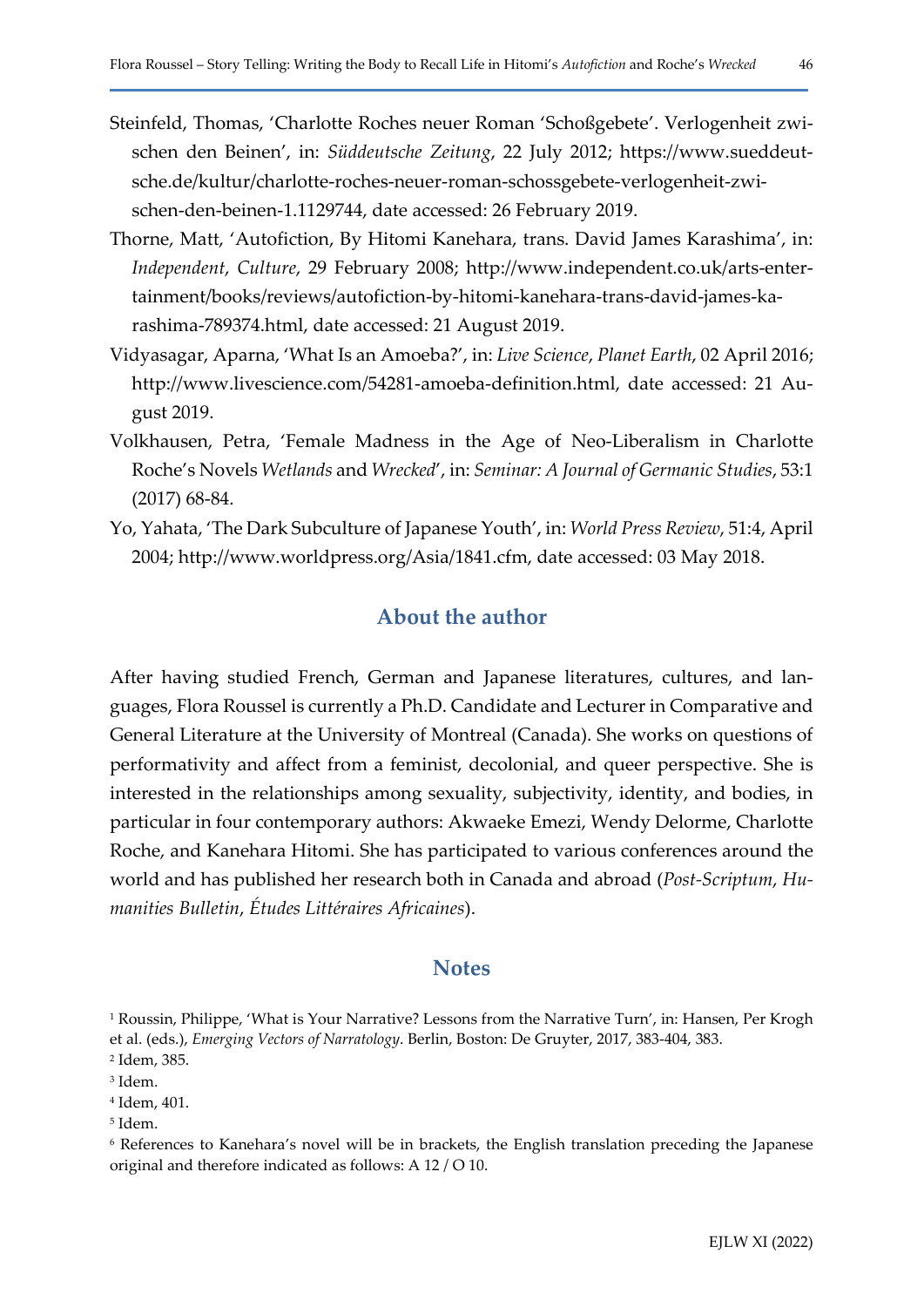<sup>7</sup> David James Karashima kept the transliteration of the Japanese name 'Rin /  $\mathsf{U} \mathcal{V}$ ' for its translation into English (Kanehara 2007). In order to be closer to the actual pronunciation of this name, I chose 'Lin' as translation.

8 References to Roche's novel will be in brackets, the English translation preceding the German original and therefore indicated as follows: W 40 / S 36.

9 Giannoulis, Elena, Blut als Tinte. Wirkungs- und Funktionsmechanismen zeitgenössischer shishōsetsu, Munich: Iudicium Verlag, Iaponia Insula Reihe, 2010, 83.

<sup>10</sup> Idem, 161-162.

<sup>11</sup> Selbmann, Rolf, Der deutsche Bildungsroman, Stuttgart, Weimar: Verlag J. B. Metzler, 1994, 2nd edition, 30-31.

<sup>12</sup> I compared elsewhere Charlotte Roche's debut novel, *Feuchtgebiete* (2008), and Kanehara Hitomi's first novel, Hebi ni piasu (2003), and how they play with the concept of beauty in a paradoxical way. See Roussel, Flora, 'Ugly Bodies: The Beauty of Ambivalent Distortions in Kanehara Hitomi's Hebi ni piasu and Charlotte Roche's Feuchtgebiete', in: Post-Scriptum 29 (December 2020) online, https://post-scriptum.org/29-09-ugly-bodies-the-beauty-of-ambivalent-distortions-in-kanehara-hitomis-hebi-ni-piasuand-charlotte-roches-feuchtgebiete/. Date accessed: 26 September 2020.

13 Anonym, 'Charlotte Roche auf japanisch', in: Berliner Zeitung Online, 19 January 2009; http://www.bzberlin.de/artikel-archiv/charlotte-roche-auf-japanisch. Date accessed: 21 August 2019.

<sup>14</sup> All translations in brackets are my own, unless otherwise indicated.

<sup>15</sup> We could cite Hélène Cixous's Le Rire de la Méduse, in which the author coined the noun 'sexte' from the combination of the French words sexe and texte (2010 [1975], 54). Cixous calls for an écriture feminine, that is, a writing through which women can regain their bodies: sexually and textually speaking, for it is about the recognition of women in the society (Idem, 37).

<sup>16</sup> Gebhardt, Lisette, 'Kanehara Hitomi: Manierismen der Verweigerung', in: Asiatische Studien: Zeitschrift der Schweizerischen Asiengesellschaft = Etudes asiatiques: revue de la Société Suisse – Asie, 61:2 (2007) 685-695, 692.

<sup>17</sup> Holloway, David, 'Gender, Body, and Disappointment in Kanehara Hitomi's Fiction', in: Japanese Language and Literature, 50:1 (2016) 75-103, 77. Holloway describes this question of survival as a main topic in Kanehara's novels, especially the two he analysed: *Snakes and Earrings* and *Hydra*. Nevertheless, I argue this motif is consistently present in the author's other first novels, including Autofiction. <sup>18</sup> Gebhardt, Lisette, 2007, 692.

<sup>19</sup> Idem, 693.

<sup>20</sup> Idem, 692-693.

<sup>21</sup> Holloway, David, 2016, 76.

<sup>22</sup> Mangold, Ijoma, 'Charlotte Roches 'Schoßgebete'. Alles für die Kinder', in: Zeit Online, 33, 11 August 2011; https://www.zeit.de/2011/33/L-Roche-Schossgebete. Date accessed: 26 February 2019.

<sup>23</sup> Schmidt, Nina, *The wounded self: writing illness in twenty-first-century German literature*, Rochester, New York: Camden House, 2018, 49.

24 Volkhausen, Petra, 'Female Madness in the Age of Neo-Liberalism in Charlotte Roche's Novels Wetlands and Wrecked', in: Seminar: A Journal of Germanic Studies, 53:1 (2017) 68-84, 76. <sup>25</sup> Idem, 77.

26 Steinfeld, Thomas, 'Charlotte Roches neuer Roman "Schoßgebete". Verlogenheit zwischen den Beinen', in: Süddeutsche Zeitung, 22 July 2012; https://www.sueddeutsche.de/kultur/charlotte-roches-neuerroman-schossgebete-verlogenheit-zwischen-den-beinen-1.1129744. Date accessed: 26 February 2019. <sup>27</sup> Giannoulis, Elena, 2010, 163.

<sup>28</sup> Enoki, Masaki and Hitomi Kanehara, '"Genzai" joseibungaku e no manazashi 10: Kanehara Hitomi', in: Subaru 6 (2008) 234-249, 246.

<sup>29</sup> Gebhardt, Lisette, 2007, 694.

30 Volkhausen, Petra, 2017, 68-69.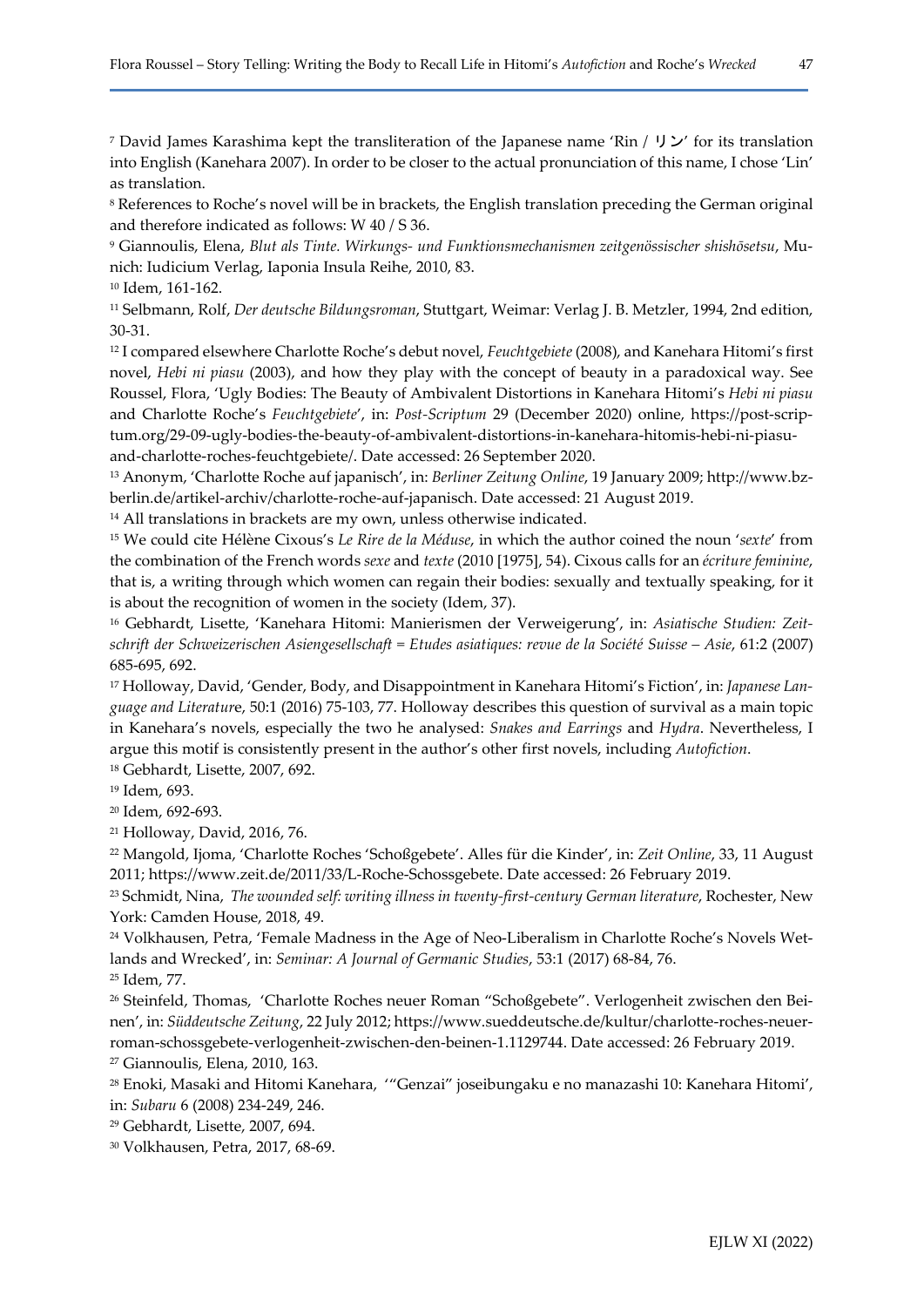<sup>31</sup> Eismann, Sonja (ed.), *Hot Topic. Popfeminismus heute*, Mainz: Ventil Verlag, 2011 [2007], 10-11. Authors and journalists like Thea Dorn, Mirja Stöcker, Sonja Eismann, Jana Hensel, Elisabeth Raether, etc. drive this movement of popfeminism. Mostly, they tried to overcome the strong presence of second-wave feminism (70s) in Germany embodied by Alice Schwarzer by proposing a new or renewed image of feminism, that is, fun, positive, assertive, individualistic, performative (McCarthy, Margaret, Mad Mädchen: feminism and generational conflict in recent German literature and film, New York: Berghahn Books, 2017, 44-53).

<sup>32</sup> Gill, Rosalind, Scharff, Christina, 'Introduction', in: Gill, Rosalind and Christina Scharff (eds.), New Femininities: Postfeminism, Neoliberalism and Subjectivity. London: Palgrave Macmillian, 2011, 1-11, 4. Gill and Scharff state that postfeminism, because of its neoliberal aura (in its economic and socio-philosophical sense), puts 'femininity […] as a bodily property' that underlines 'an emphasis upon self-surveillance, monitoring and discipline' and focuses 'upon individualism, choice and empowerment' (Idem). Paradoxically, postfeminism advocates for '[an] active, freely choosing, self-reinventing subject' that yet responds to societal demands of performance and individualisation (Idem).

33 McRobbie, Angela, The Aftermath of Feminism, London: Sage, 2009, 6, 17-18. Angela McRobbie condemns the marketing of feminism, which has infected conceptions of sexuality and gender, and which relegates political and social achievements and further goals to the background. She considers this mainstream feminism as a feminism that backlashes itself (Idem, 13).

<sup>34</sup> Schmidt, Nina, 2018, 44-45.

<sup>35</sup> Yo, Yahata, 'The Dark Subculture of Japanese Youth', in: World Press Review, 51:4, April 2004; http://www.worldpress.org/Asia/1841.cfm. Date accessed: 03 May 2018.

<sup>36</sup> Gebhardt, Lisette, 2007, 692.

<sup>37</sup> Giannoulis, Elena, 2010, 164.

<sup>38</sup> Enoki, Masaki and Hitomi Kanehara, 2008, 244.

<sup>39</sup> Schmidt, Nina, 2018, 44.

<sup>40</sup> Idem.

<sup>41</sup> Idem, 48.

<sup>42</sup> Volkhausen, Petra, 2017, 79.

<sup>43</sup> Smith-Prei, Carrie and Maria Stehle, 'The Awkward Politics of Popfeminist Literary Events: Helene Hegemann, Charlotte Roche, and Lady Bitch Ray', in: Baer, Hester and Alexandra Merley Hill (eds.), German Women's Writing in the Twenty-First Century. Rochester, New York: Camden House, 2015, 132- 153, 144.

<sup>44</sup> Schmidt, Nina, 2018, 60.

<sup>45</sup> Hansen, Per Krogh, 'Autofiction and Authorial Unreliable Narration', in: Hansen, Per Krogh et al. (eds.), Emerging Vectors of Narratology, Berlin, Boston: De Gruyter, 2017, 47-59, 47.

46 Doubrovsky, Serge, 'Autobiographie/vérité/psychanalyse', in: Serge Doubrovsky (ed.), Autobiographies: de Corneille à Sartre, Paris: Presses universitaires de France, 1988, 61-79, 69-70.

<sup>47</sup> Giannoulis, Elena, 2010, 181-183.

<sup>48</sup> The protagonist is called Takahara/高原 (A 17 / O 27), which has a pronunciation and spelling close to Kanehara/金原.

<sup>49</sup> Kanehara left school at an early age, went on living outside her parents' house, cut herself, played pachinko (DiNitto 2011: 459). Lin wanders from house to house since her 16, plays pachinko, cuts her wrists, has a life in underground Tokyo (A 133, 140-141 / O 170, 179-180).

<sup>50</sup> DiNitto, Rachel, 'Between literature and subculture: Kanehara Hitomi, media commodification and the desire for agency in post-bubble Japan', in: Japan Forum 23:4 (2011) 453-470, 459.

<sup>51</sup> Krumrey, Birgitta, 'Autorschaft in der fiktionalen Autobiographie der Gegenwart: Ein Spiel mit der Leserschaft. Charlotte Roches Feuchtgebiete und Klaus Modicks Bestseller', in: Schaffrick, Matthias and Marcus Willand (eds.), Theorien und Praktiken der Autorschaft, Berlin, Boston: De Gruyter, 2014, 541-562, 552-553.